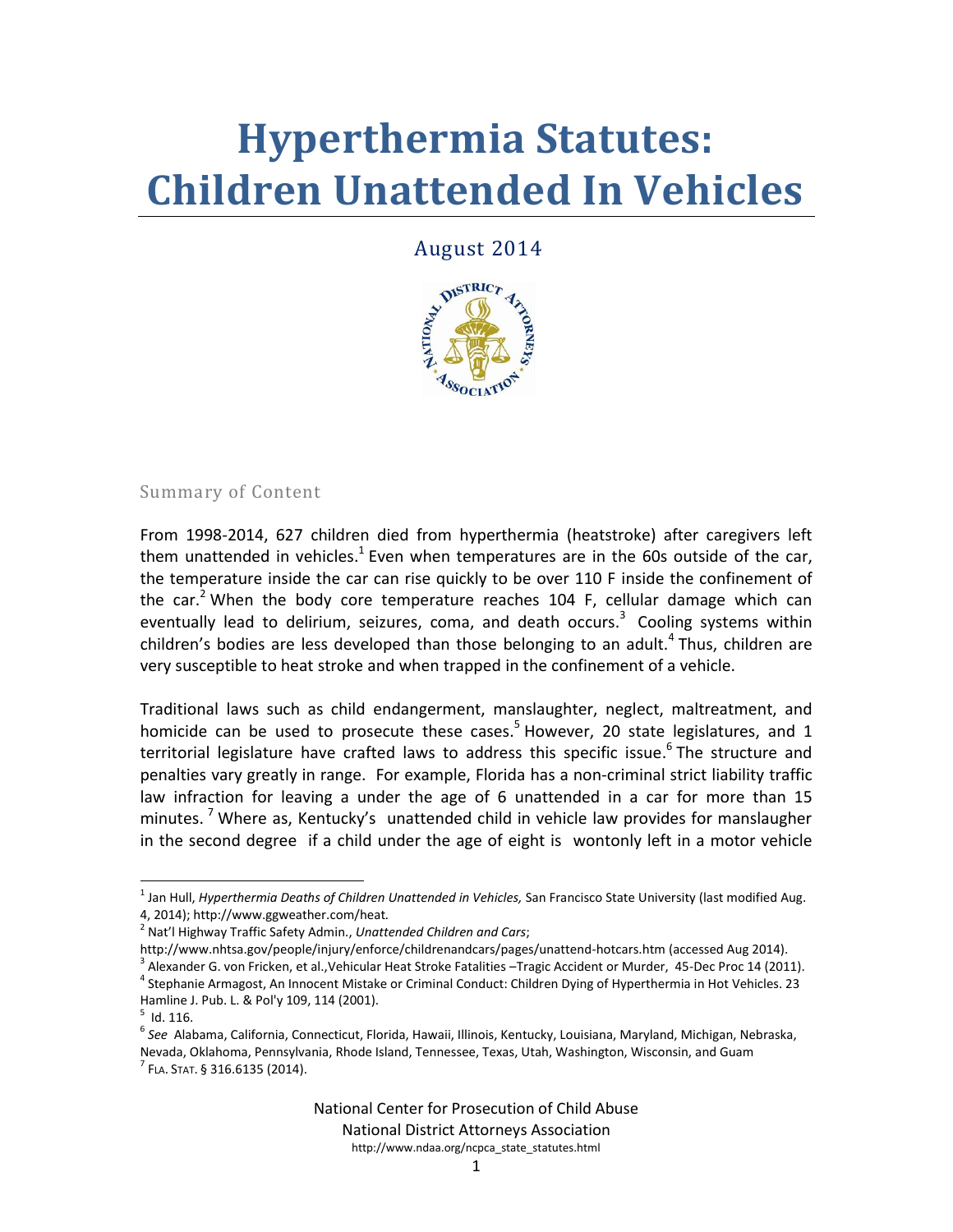undercirmcunstances...causing death to the child. ${}^{8}$  This document is a comprehensive compilation of hyperthermia statutes from U.S. state, territorial, and the federal jurisdictions. NDAA updated the compilation in August of 2014. Please note that we recommend checking both case law and current legislation for later modifications to the statutes listed below.

For further assistance, consult the National District Attorneys Association's National Center for Prosecution of Child Abuse at 703.549.9222, or via the free online prosecution assistance service [http://www.ndaa.org/ta\\_form.php](http://www.ndaa.org/ta_form.php)

Updated under OJJDP Grant 2010-MC-CX-K065

#### **Table of Contents**

Click on the state heading to go to the statutes section.

| ALA. CODE § 13A-11-290 (2014) - LEAVING CHILD OR INCAPACITATED PERSON UNATTENDED IN MOTOR VEHICLE      |
|--------------------------------------------------------------------------------------------------------|
|                                                                                                        |
|                                                                                                        |
|                                                                                                        |
|                                                                                                        |
| CAL. VEH. CODE §15620 (2014). LEAVING A CHILD UNSUPERVISED INSIDE A MOTOR VEHICLE; VIOLATIONS AND      |
|                                                                                                        |
|                                                                                                        |
| CONN. GEN. STAT. § 53-21A (2014). LEAVING CHILD UNSUPERVISED IN PLACE OF PUBLIC ACCOMMODATION OR MOTOR |
|                                                                                                        |
|                                                                                                        |
|                                                                                                        |
| FLA. STAT. § 316.6135 (2014). LEAVING CHILDREN UNATTENDED OR UNSUPERVISED IN MOTOR VEHICLES; PENALTY;  |

 $\overline{\phantom{a}}$  $^8$  Ky. Rev. Sтат. Ann. § 507.040 (2014).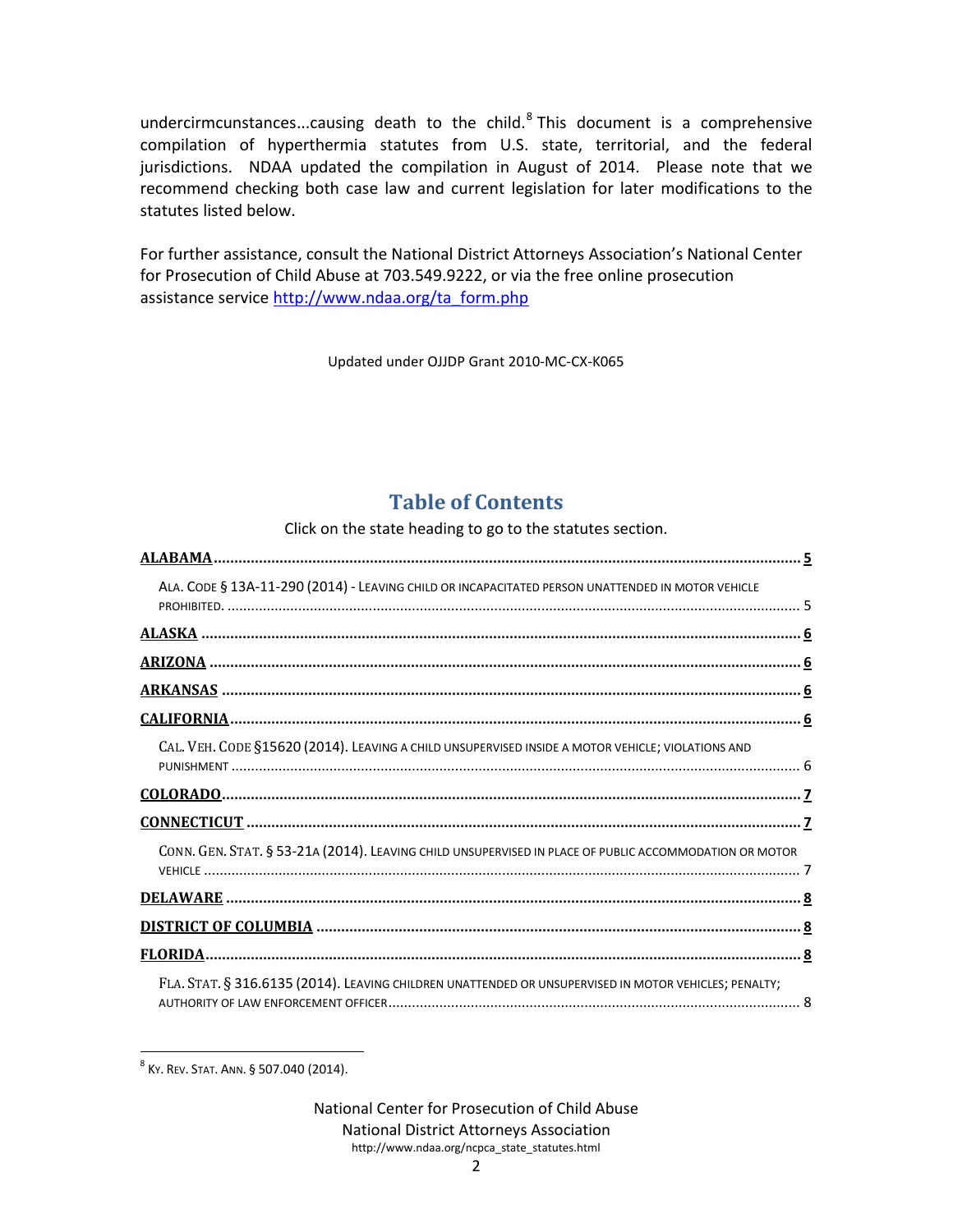| HAW. REV. STAT. ANN. § 291C-121.5(2014). LEAVING A CHILD UNATTENDED IN A MOTOR VEHICLE  9                   |
|-------------------------------------------------------------------------------------------------------------|
|                                                                                                             |
|                                                                                                             |
| ** SECTION (B) REBUTTABLE PRESUMPTION HELD UNCONSTITUTIONAL BY: PEOPLE V. JORDAN, 843 N.E.2D 870, 877 (ILL. |
|                                                                                                             |
|                                                                                                             |
|                                                                                                             |
|                                                                                                             |
|                                                                                                             |
|                                                                                                             |
| LA. REV. STAT. ANN. § 295.3 (2014). LEAVING CHILDREN UNATTENDED AND UNSUPERVISED IN MOTOR VEHICLES;         |
|                                                                                                             |
|                                                                                                             |
|                                                                                                             |
|                                                                                                             |
|                                                                                                             |
| MICH. COMP. LAWS § 750.135A (2014). LEAVING CHILD UNATTENDED IN VEHICLE UNDER CIRCUMSTANCES POSING          |
|                                                                                                             |
|                                                                                                             |
|                                                                                                             |
|                                                                                                             |
|                                                                                                             |
| NEB. REV. STAT. ANN. § 28-710 (2014). CHILD PROTECTION ACT, HOW CITED; TERMS, DEFINED 16                    |
|                                                                                                             |
|                                                                                                             |
| NEV. REV. STAT. ANN. § 202.575 (2014). LEAVING CHILD UNATTENDED IN MOTOR VEHICLE; PENALTY; EXCEPTION 18     |
|                                                                                                             |
|                                                                                                             |
|                                                                                                             |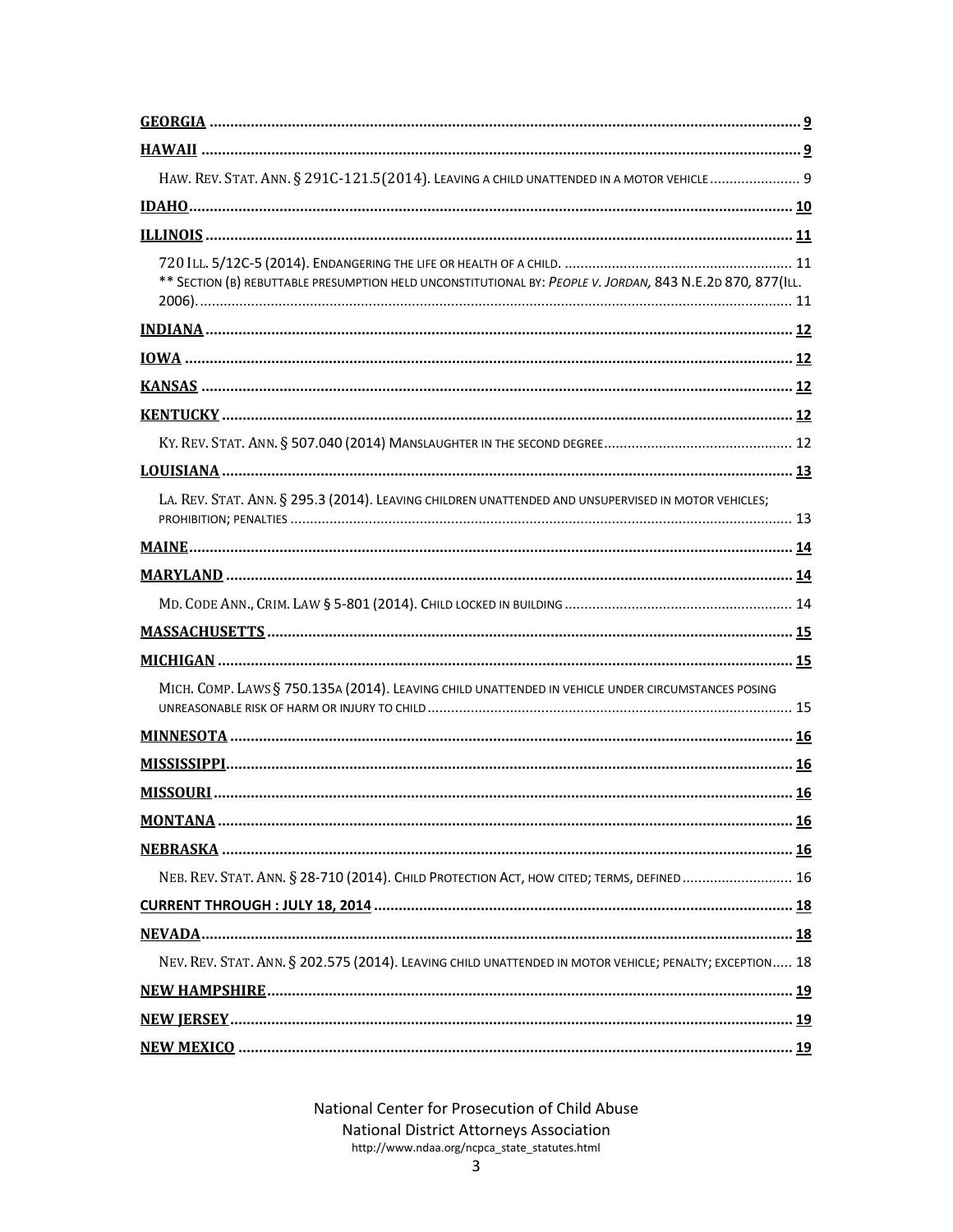| OKLA. STAT. ANN. TIT. 47, § 11-1119 (2014). DEFINITIONS--UNATTENDED CHILD OR VULNERABLE ADULT IN MOTOR                                                                                                                                                                                         |  |
|------------------------------------------------------------------------------------------------------------------------------------------------------------------------------------------------------------------------------------------------------------------------------------------------|--|
|                                                                                                                                                                                                                                                                                                |  |
|                                                                                                                                                                                                                                                                                                |  |
| 75 PA. CONS. STAT. ANN. § 3701.1 (2014). LEAVING AN UNATTENDED CHILD IN A MOTOR VEHICLE 22                                                                                                                                                                                                     |  |
|                                                                                                                                                                                                                                                                                                |  |
| R.I. GEN. LAWS § 31-22-22.1 (2014). CHILD PASSENGER PROTECTION--WARNINGS OF HAZARD AND RISK 22                                                                                                                                                                                                 |  |
|                                                                                                                                                                                                                                                                                                |  |
|                                                                                                                                                                                                                                                                                                |  |
|                                                                                                                                                                                                                                                                                                |  |
| TENN. CODE ANN. § 55-10-801 (2014). TENNESSEE UNATTENDED CHILDREN IN MOTOR VEHICLE SAFETY ACT  23<br>TENN. CODE ANN. § 55-10-803 (2014). UNATTENDED CHILDREN IN MOTOR VEHICLES; PENALTY  23<br>TENN. CODE ANN. § 55-10-804 (2014). VIOLATORS; COMMUNITY EDUCATION; FEES; RECORDS INSPECTION 24 |  |
|                                                                                                                                                                                                                                                                                                |  |
|                                                                                                                                                                                                                                                                                                |  |
|                                                                                                                                                                                                                                                                                                |  |
| UTAH CODE ANN. § 76-10-2202 (2014). LEAVING A CHILD UNATTENDED IN A MOTOR VEHICLE  26                                                                                                                                                                                                          |  |
|                                                                                                                                                                                                                                                                                                |  |
|                                                                                                                                                                                                                                                                                                |  |
|                                                                                                                                                                                                                                                                                                |  |
| WASH. REV. CODE. § 46.61.685 (2014). LEAVING CHILDREN UNATTENDED IN STANDING VEHICLE WITH                                                                                                                                                                                                      |  |
|                                                                                                                                                                                                                                                                                                |  |
|                                                                                                                                                                                                                                                                                                |  |
|                                                                                                                                                                                                                                                                                                |  |
|                                                                                                                                                                                                                                                                                                |  |
|                                                                                                                                                                                                                                                                                                |  |
|                                                                                                                                                                                                                                                                                                |  |
| PUB.L. 112-141, DIV. C, TITLE I, § 31504, JULY 6, 2012, 126 STAT. 775, PROVIDED THAT: 29                                                                                                                                                                                                       |  |
|                                                                                                                                                                                                                                                                                                |  |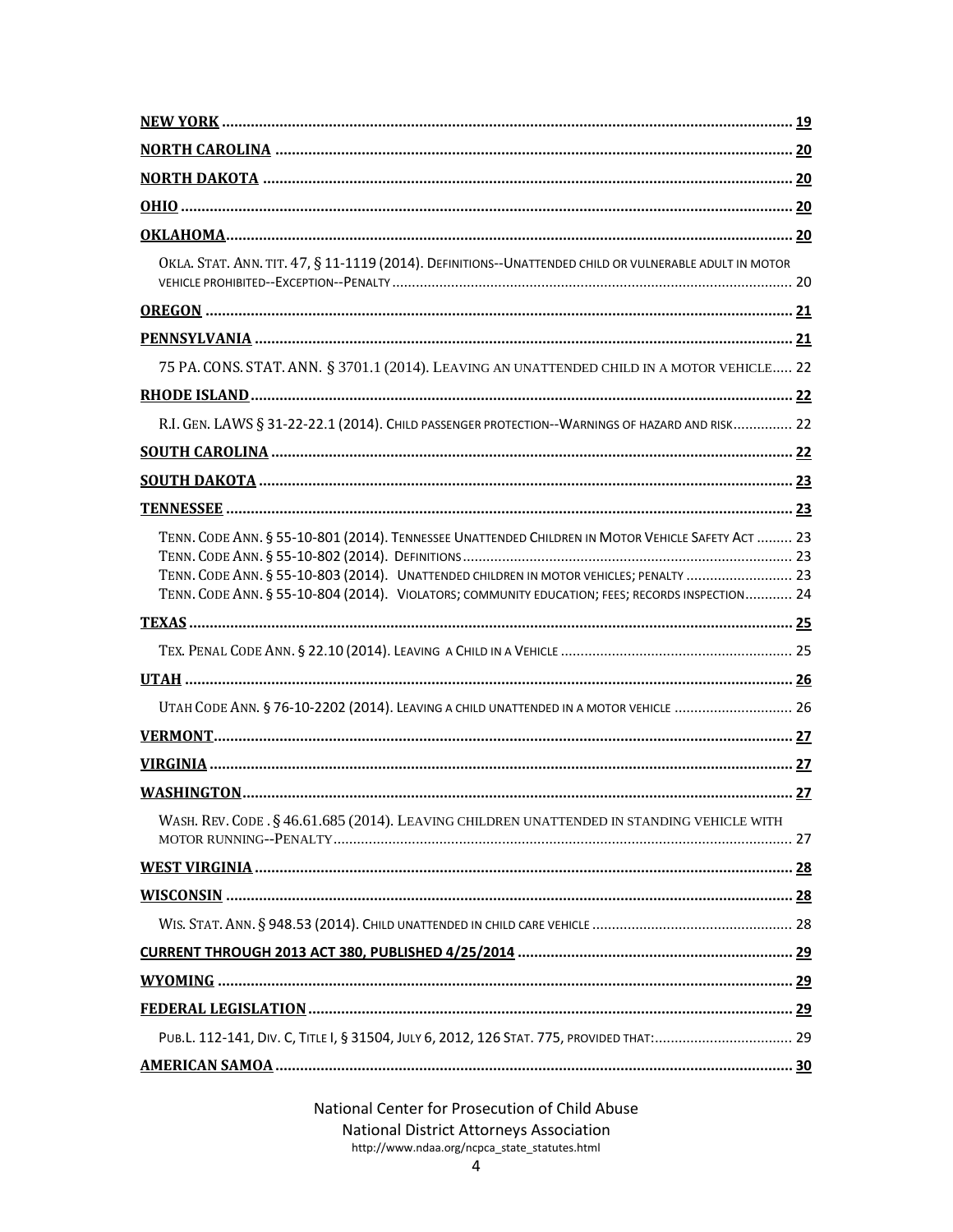| GUAM CODE ANN. TIT. 9, § 70.44.2 (2014). LEAVING CHILDREN UNATTENDED OR UNSUPERVISED IN MOTOR VEHICLES; |  |
|---------------------------------------------------------------------------------------------------------|--|
|                                                                                                         |  |
|                                                                                                         |  |

## <span id="page-4-0"></span>**ALABAMA**

#### <span id="page-4-1"></span>**Ala. Code § 13A-11-290 (2014) - Leaving child or incapacitated person unattended in motor vehicle prohibited**

(a) This section shall be known and cited as the Amiyah White Act.

(b) For the purposes of this section, the term motor vehicle shall mean any motor vehicle as defined in Section 32-1-1.1, and the term incapacitated person shall mean any incapacitated person as defined in Section 26-2A-20.

(c)(1) A licensed day care center, a licensed child care facility, a program providing day care service to incapacitated persons, or any other child care service that is exempt from licensing pursuant to Section 38-7-3, or an employee thereof, or a person for hire responsible for a child under the age of 7 or an incapacitated person, shall not leave a child or an incapacitated person in a motor vehicle unattended in a manner that creates an unreasonable risk of injury or harm.

(2) A person violating this section shall be punished by a fine of not less than two thousand dollars (\$2,000). If a person has a prior conviction or adjudication under this section, the offense is a Class C misdemeanor.

(3) For purposes of determining prior conviction or adjudication pursuant to subdivision (2), conviction in municipal court shall be included.

(4) If the child or incapacitated person receives physical injury as a result of a violation of this section, the person violating this section is guilty of a Class A misdemeanor.

(5) If the child or incapacitated person receives serious physical injury as a result of a violation of this section, the person violating this section is guilty of a Class C felony.

(6) If the child or incapacitated person is fatally injured as a result of a violation of this section, the person violating this section is guilty of a Class B felony.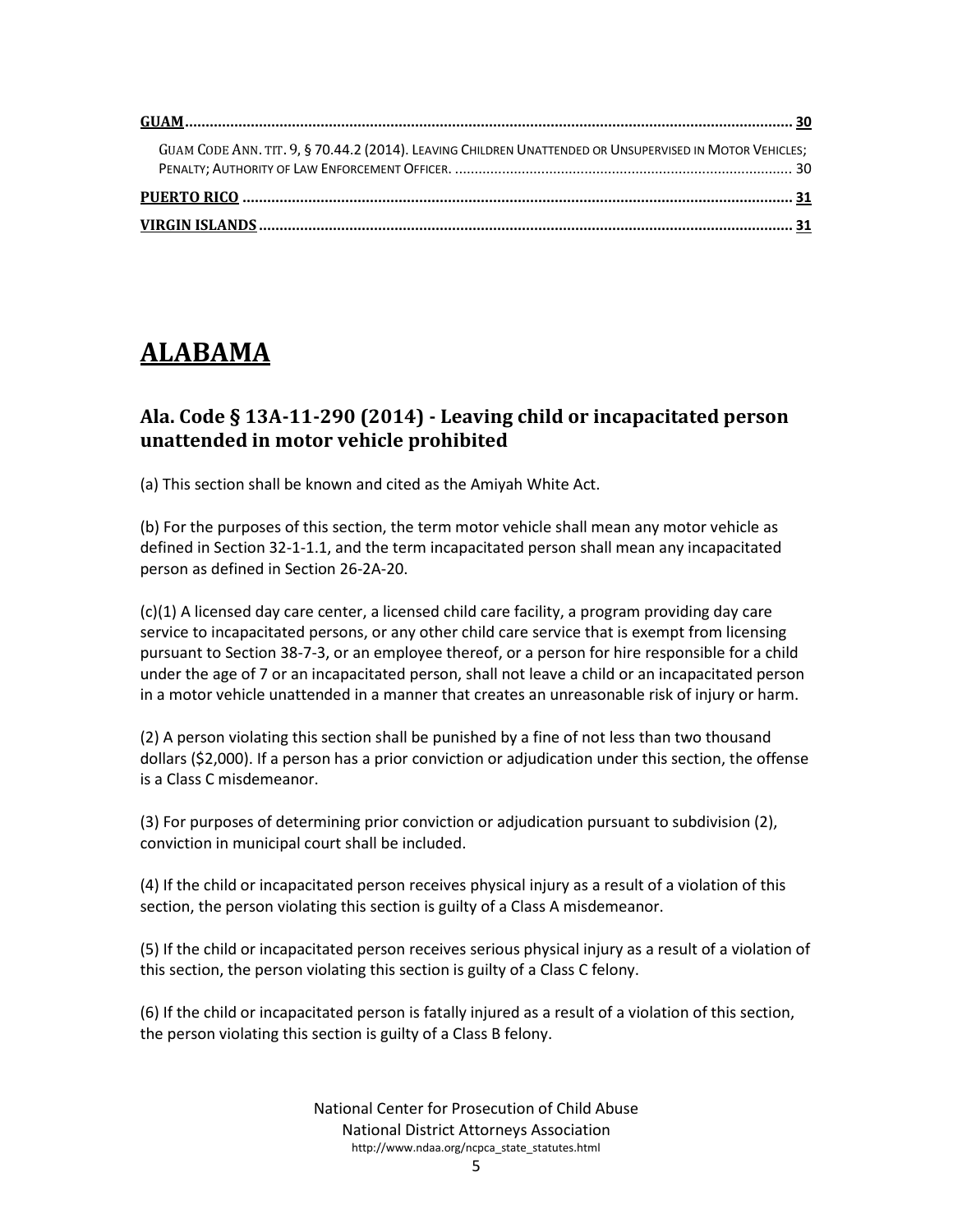(d) Notwithstanding the foregoing, nothing in this section shall limit any existing cause of action or right to bring a cause of action. A violation of this section shall not be considered evidence of contributory negligence and the liability of an insurer shall not be limited or mitigated.

CREDIT(S)

The act which added this section is effective August 1, 2013. Includes Amendments Received Through May 1, 2014.

## <span id="page-5-0"></span>**ALASKA**

### <span id="page-5-1"></span>**ARIZONA**

## <span id="page-5-2"></span>**ARKANSAS**

## <span id="page-5-3"></span>**CALIFORNIA**

#### <span id="page-5-4"></span>**CAL. VEH. CODE §15620 (2014). Leaving a child unsupervised inside a motor vehicle; violations and punishment**

(a) A parent, legal guardian, or other person responsible for a child who is 6 years of age or younger may not leave that child inside a motor vehicle without being subject to the supervision of a person who is 12 years of age or older, under either of the following circumstances:

(1) Where there are conditions that present a significant risk to the child's health or safety.

(2) When the vehicle's engine is running or the vehicle's keys are in the ignition, or both.

(b) A violation of subdivision (a) is an infraction punishable by a fine of one hundred dollars (\$100), except that the court may reduce or waive the fine if the defendant establishes to the satisfaction of the court that he or she is economically disadvantaged and the court, instead, refers the defendant to a community education program that includes education on the dangers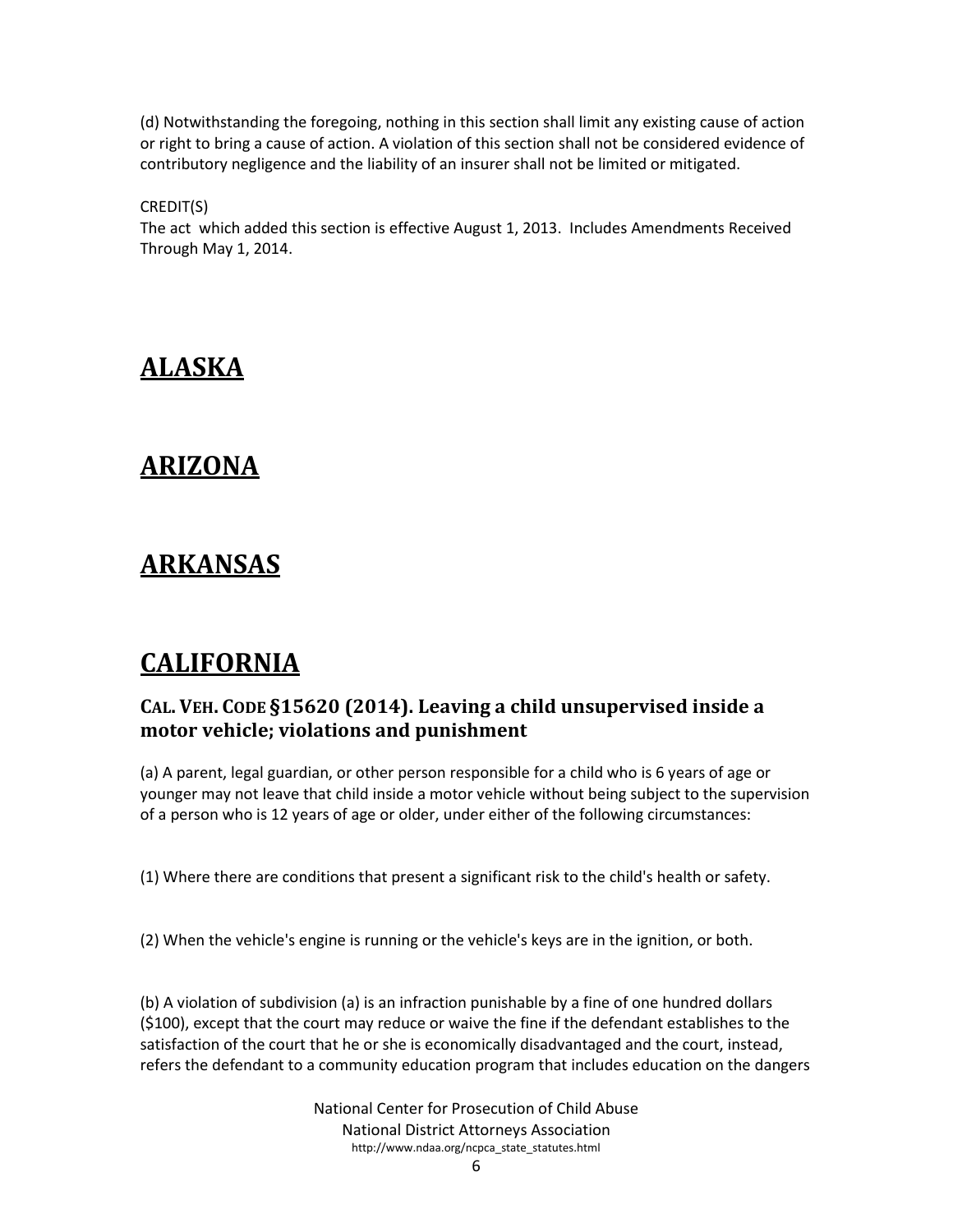of leaving young children unattended in motor vehicles, and provides certification of completion of that program. Upon completion of that program, the defendant shall provide that certification to the court. The court may, at its discretion, require any defendant described in this section to attend an education program on the dangers of leaving young children unattended in motor vehicles.

(c) Nothing in this section shall preclude prosecution under both this section and Section 192 of the Penal Code, or Section 273a of that code, or any other provision of law.

(d)(1) Subdivision (b) and Section 40000.1 do not apply if an unattended child is injured or medical services are rendered on that child because of a violation described in subdivision (a).

(2) Nothing in this subdivision precludes prosecution under any other provision of law.

CREDIT(S) (Added by Stats.2001, c. 855 (S.B.255), § 2. Amended by Stats.2002, c. 664 (A.B.3034), § 222.)

Current with urgency legislation through Ch. 185 of 2014 Reg.Sess., Res. Ch. 1 of 2013-2014 2nd Ex.Sess., and all propositions on the 6/3/2014 ballot

## <span id="page-6-0"></span>**COLORADO**

## <span id="page-6-1"></span>**CONNECTICUT**

#### <span id="page-6-2"></span>**CONN. GEN. STAT. § 53-21a (2014). Leaving child unsupervised in place of public accommodation or motor vehicle**

(a) Any parent, guardian or person having custody or control, or providing supervision, of any child under the age of twelve years who knowingly leaves such child unsupervised in a place of public accommodation or a motor vehicle for a period of time that presents a substantial risk to the child's health or safety, shall be guilty of a class A misdemeanor.

(b) Any parent, guardian or person having custody or control, or providing supervision, of any child under the age of twelve years who knowingly leaves such child unsupervised in a place of public accommodation, which holds a permit issued under chapter 545 [FN1] for the sale of alcoholic liquor for consumption on the premises, for a period of time that presents a substantial risk to the child's health or safety, shall be guilty of a class D felony.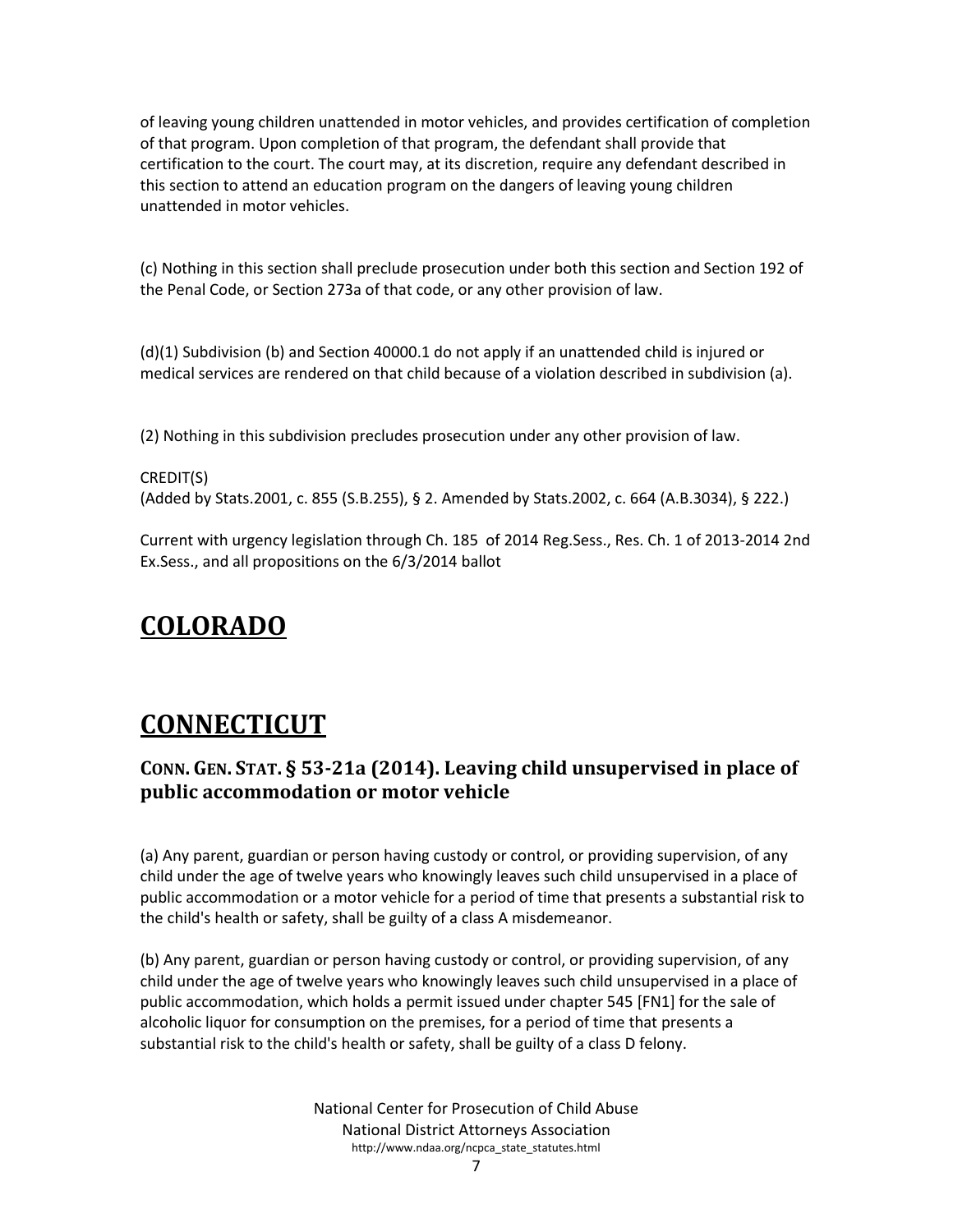(c) Any parent, guardian or person having custody or control, or providing supervision, of any child under the age of twelve years who knowingly leaves such child unsupervised in a place of public accommodation or a motor vehicle between the hours of eight o'clock p.m. and six o'clock a.m. for a period of time that presents a substantial risk to the child's health or safety, shall be guilty of a class C felony.

(d) Any parent, guardian or person having custody or control, or providing supervision, of any child under the age of twelve years who knowingly fails to report the disappearance of such child to an appropriate law enforcement agency shall be guilty of a class A misdemeanor. For the purposes of this subsection, "disappearance of such child" means that the parent, guardian or person does not know the location of the child and has not had contact with the child for a twenty-four-hour period.

CREDIT(S) (1997, P.A. 97-298; 2012, P.A. 12-112, § 1.)

Current with enactments of Public Acts of the 2014 February Regular Session of the Connecticut General Assembly effective on or before July 1, 2014.

## <span id="page-7-0"></span>**DELAWARE**

## <span id="page-7-1"></span>**DISTRICT OF COLUMBIA**

## <span id="page-7-2"></span>**FLORIDA**

#### <span id="page-7-3"></span>**FLA. STAT. § 316.6135 (2014). Leaving children unattended or unsupervised in motor vehicles; penalty; authority of law enforcement officer**

(1) A parent, legal guardian, or other person responsible for a child younger than 6 years of age may not leave the child unattended or unsupervised in a motor vehicle:

(a) For a period in excess of 15 minutes;

(b) For any period of time if the motor of the vehicle is running, the health of the child is in danger, or the child appears to be in distress.

(2) Any person who violates the provisions of paragraph (1)(a) commits a misdemeanor of the second degree punishable as provided in s. 775.082 or s. 775.083.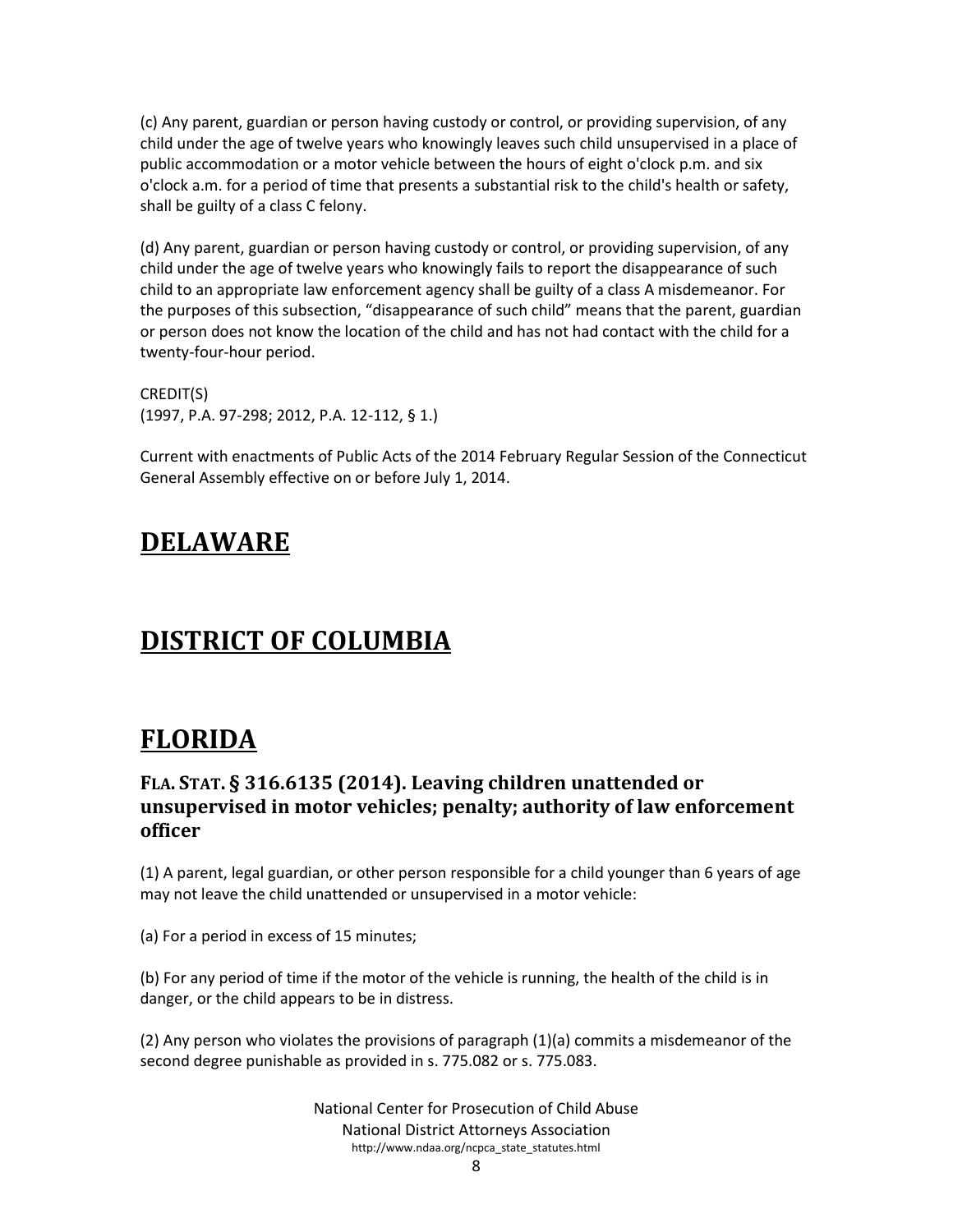(3) Any person who violates the provisions of paragraph (1)(b) is guilty of a noncriminal traffic infraction, punishable by a fine not less than \$50 and not more than \$500.

(4) Any person who violates subsection (1) and in so doing causes great bodily harm, permanent disability, or permanent disfigurement to a child commits a felony of the third degree, punishable as provided in s. 775.082, s. 775.083, or s. 775.084.

(5) Any law enforcement officer who observes a child left unattended or unsupervised in a motor vehicle in violation of subsection (1) may use whatever means are reasonably necessary to protect the minor child and to remove the child from the vehicle.

(6) If the child is removed from the immediate area, notification should be placed on the vehicle.

(7) The child shall be remanded to the custody of the Department of Children and Families pursuant to chapter 39, unless the law enforcement officer is able to locate the parents or legal guardian or other person responsible for the child.

#### CREDIT(S)

Laws 1985, c. 85-229, § 1; Laws 1987, c. 87-225, § 4. Amended by Laws 1995, c. 95-148, § 330, eff. July 10, 1995; Laws 1999, c. 99-8, § 57, eff. June 29, 1999; Laws 1999, c. 99-248, § 241, eff. June 8, 1999; Laws 2007, c. 2007-205, § 1, eff. July 1, 2007; Laws 2012, c. 2012-181, § 14, eff. Jan. 1, 2013; Laws 2014, c. 2014-19, § 56, eff. July 1, 2014.

Current through Ch. 254 (End) of the 2014 2nd Reg. Sess. of the 2014 2nd Reg. Sess. of the Twenty-Third Legislature

### <span id="page-8-0"></span>**GEORGIA**

### <span id="page-8-1"></span>**HAWAII**

#### <span id="page-8-2"></span>**HAW. REV. STAT. ANN. § 291C-121.5(2014). Leaving a child unattended in a motor vehicle**

(a) Notwithstanding chapter 571 or any other law to the contrary, a person violates this section if the person, being the operator or an adult passenger of a motor vehicle, leaves the motor vehicle for five minutes or longer when an unattended child is inside the vehicle, regardless of whether the operator or adult passenger is charged with the care or custody of the child.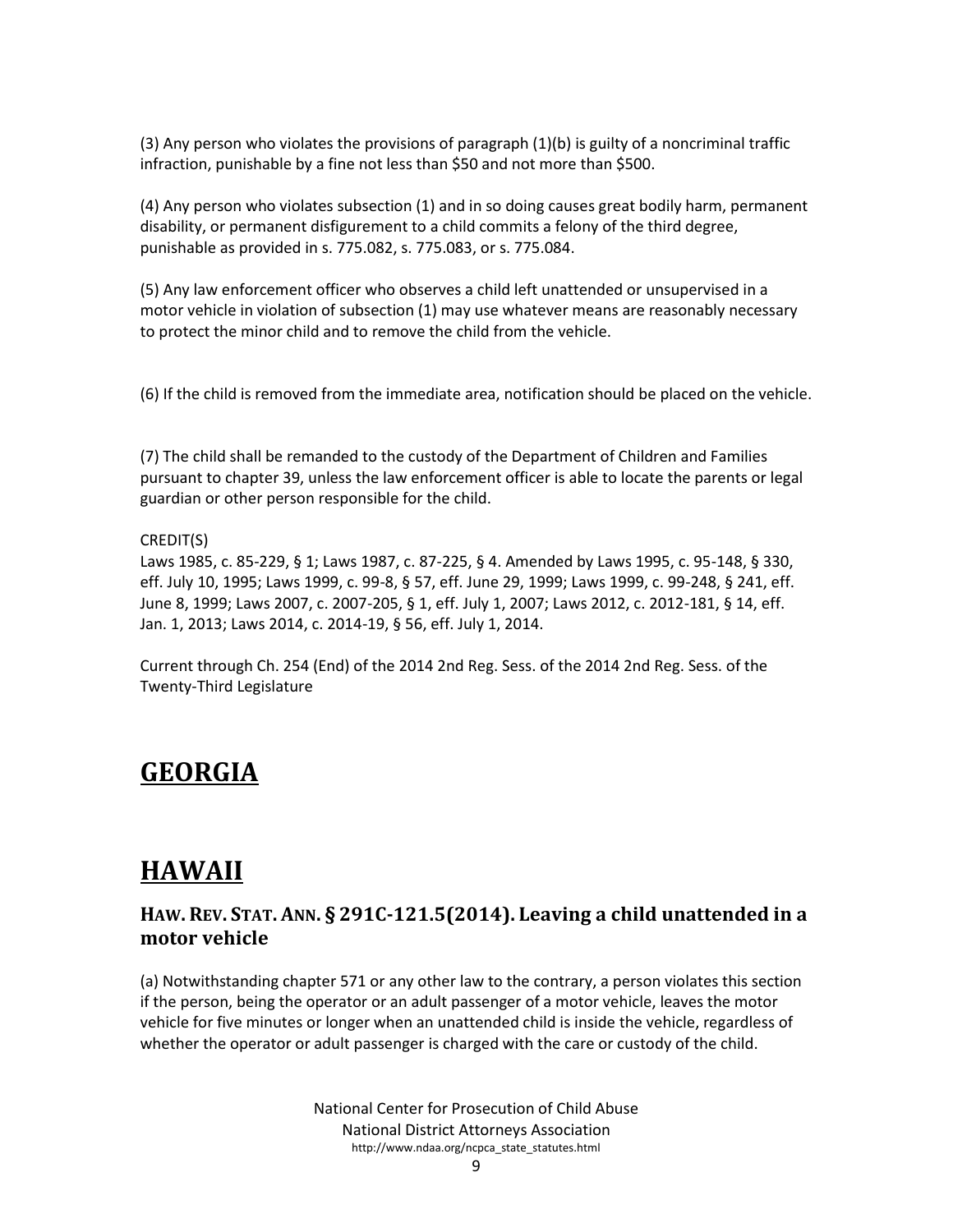(b) Any law enforcement officer, firefighter, or rescue team personnel who observes a child left unattended in a motor vehicle and determines that the unattended child is in physical danger, or poses a danger to others, may use whatever means are reasonably necessary to protect the child or others and remove the child from the motor vehicle. If the person who left the motor vehicle with an unattended child inside cannot be located within a reasonable time, the law enforcement officer, firefighter, or rescue team personnel, upon removing the child from the motor vehicle, shall immediately report the matter to a police officer, as defined under section [587A-4], who may assume protective custody of the child without a court order and without the consent of the child's family.

(c) Law enforcement officers, firefighters, and rescue team personnel shall not be liable in any civil action to any party for any act performed in good faith under this section.

(d) As used in this section:

"Child" means a person under the age of nine.

"Rescue team personnel" means physicians, basic life support personnel, advanced life support personnel, surgeons, nurses, volunteers, or employees of the owners or operators of a hospital or authorized emergency vehicle who have been trained in basic or advanced life support and have been charged by the owners or operators of the hospital or authorized emergency vehicle with providing life support and resuscitation to persons who are in immediate danger of loss of life in cases of emergency.

"Unattended" means leaving a child:

(1) Alone in a motor vehicle; or

(2) In a motor vehicle with a minor under the age of twelve.

CREDIT(S) Laws 2008, ch. 170, § 2, eff. June 13, 2008.

<span id="page-9-0"></span>Current through Act 200 of the 2014 Regular Session of the Hawaii Legislature.

## **IDAHO**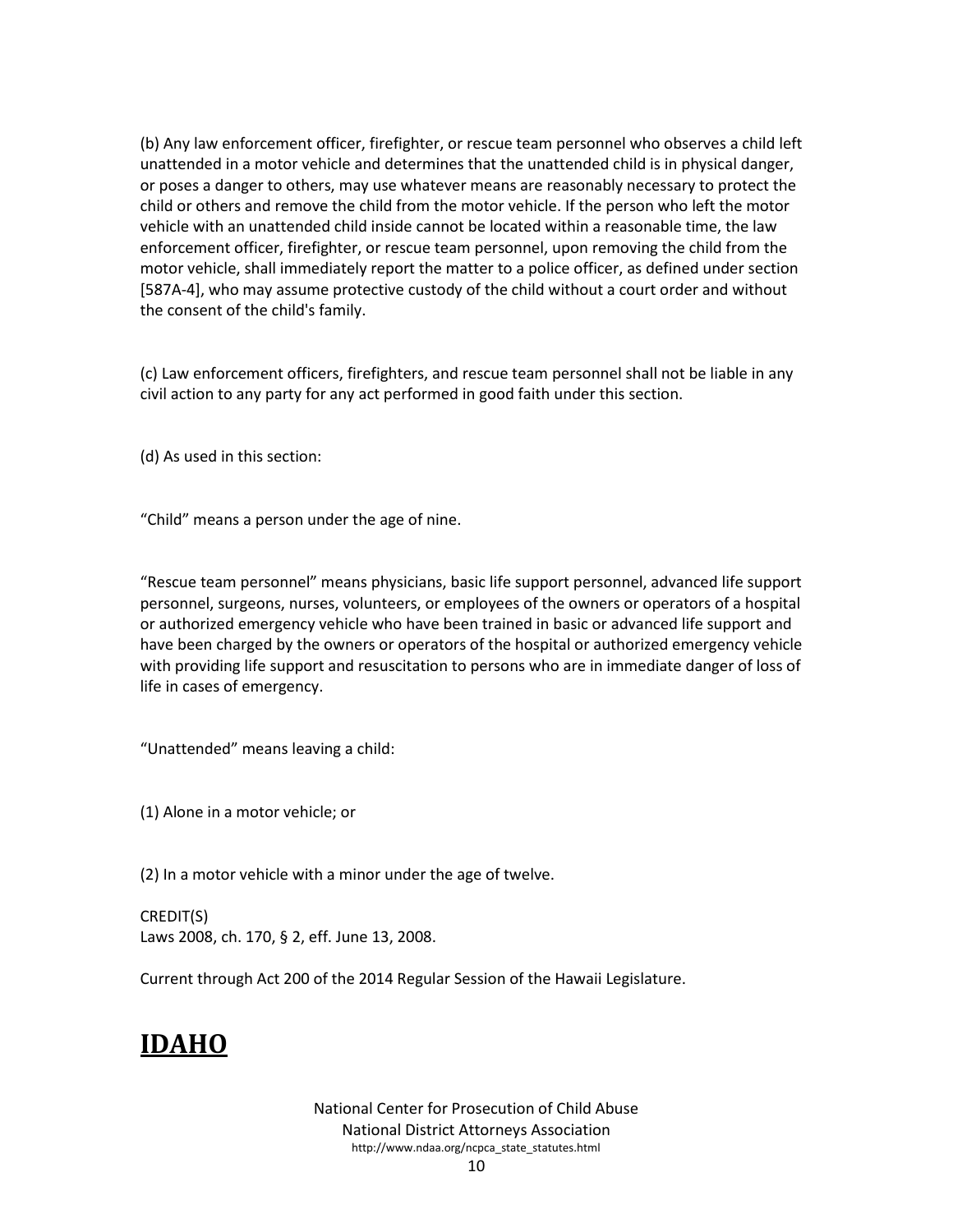## <span id="page-10-0"></span>**ILLINOIS**

#### <span id="page-10-1"></span>**720 ILL. 5/12C-5 (2014). Endangering the life or health of a child**

(a) A person commits endangering the life or health of a child when he or she knowingly: (1) causes or permits the life or health of a child under the age of 18 to be endangered; or (2) causes or permits a child to be placed in circumstances that endanger the child's life or health. It is not a violation of this Section for a person to relinquish a child in accordance with the Abandoned Newborn Infant Protection Act. [FN1]

(b) A trier of fact may infer that a child 6 years of age or younger is unattended if that child is left in a motor vehicle for more than 10 minutes.

(c) "Unattended" means either: (i) not accompanied by a person 14 years of age or older; or (ii) if accompanied by a person 14 years of age or older, out of sight of that person.

(d) Sentence. A violation of this Section is a Class A misdemeanor. A second or subsequent violation of this Section is a Class 3 felony. A violation of this Section that is a proximate cause of the death of the child is a Class 3 felony for which a person, if sentenced to a term of imprisonment, shall be sentenced to a term of not less than 2 years and not more than 10 years. A parent, who is found to be in violation of this Section with respect to his or her child, may be sentenced to probation for this offense pursuant to Section 12C-15.

#### CREDIT(S)

Laws 1961, p. 1983, § 12-21.6, added by P.A. 88-479, § 10, eff. Sept. 9, 1993. Amended by P.A. 90-687, § 5, eff. July 31, 1998; P.A. 92-408, § 96, eff. Aug. 17, 2001; P.A. 92-432, § 96, eff. Aug. 17, 2001; P.A. 92- 515, § 5, eff. June 1, 2002; P.A. 92-651, § 81, eff. July 11, 2002. Amended and renumbered as § 12C-5 by P.A. 97-1109, § 1-5, eff. Jan. 1, 2013.

Current through P.A. 98-755, with the exception of P.A. 98-747 and P.A. 98-749, of the 2014 Reg. Sess.

#### <span id="page-10-2"></span>**\*\* Section (b) rebuttable presumption held unconstitutional by:** *People v. Jordan,* **843 N.E.2d 870***,* **877(Ill. 2006).**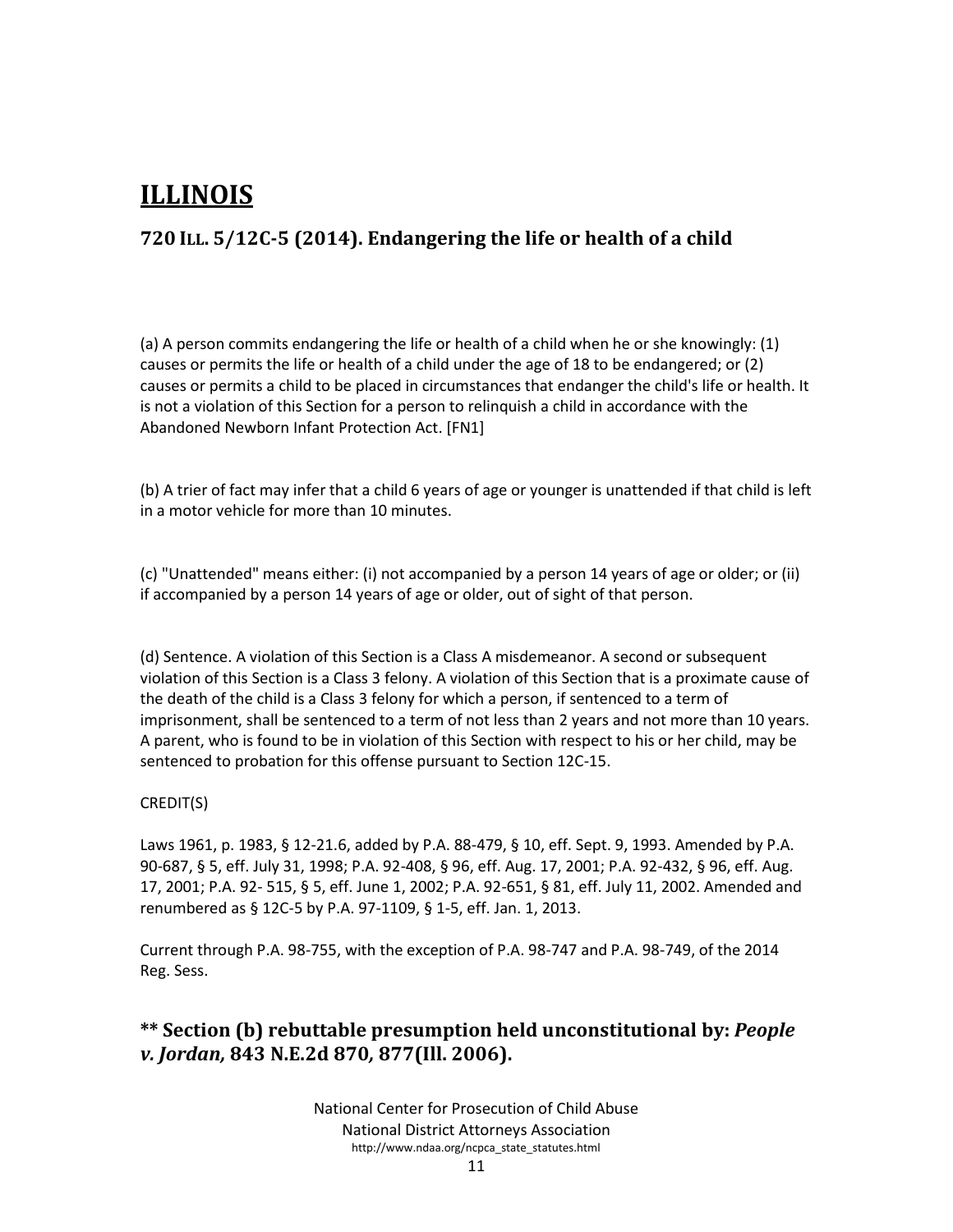#### *Page: 877*

" The statute at issue in this case provides: " There is a rebuttable presumption that a person committed the offense [of child endangerment] if he or she left a child 6 years of age or younger unattended in a motor vehicle for more than 10 minutes." (Emphasis added.) 720 ILCS 5/12– 21.6(b) (West 2002). In Watts, this court stated that a "presumption's mandatory nature [was] clearly demonstrated by its mandate that 'it shall be a rebuttable presumption.' " (Emphasis in original.) Watts, 181 Ill.2d at 148, 229 Ill.Dec. 542, 692 N.E.2d 315, quoting 815 ILCS 515/3(c) (West 1994). In this context, we see no significant difference in the phrases "there is" and "it shall be." In each instance, the legislature's intent to mandate application of a rebuttable presumption is unmistakable. The State admits that the phraseology of the statutory presumption in this case is "almost identical" to that used in the statute struck down in Watts. Neither statute contains permissive language. We see no significant difference between the language of this statutory presumption and the one this court held unconstitutional in Watts. We hold that subsection (b) of section 12–21.6 of the Code creates an unconstitutional mandatory rebuttable presumption.

\*267 We find, however, that subsection (b) is severable from the remainder of the statute. A statutory provision containing an unconstitutional presumption may be severed from the rest of the statute when what remains is complete in itself and is capable of being executed wholly independently of the severed portion. Pomykala, 203 Ill.2d at 209, 271 Ill.Dec. 230, 784 N.E.2d 784. Provisions are not severable if they are essentially and inseparably connected in substance, such that the legislature would not have passed the valid portions of the statute absent the invalid portion. Watts, 181 Ill.2d at 151, 229 Ill.Dec. 542, 692 N.E.2d 315."

#### <span id="page-11-0"></span>**INDIANA**

#### <span id="page-11-1"></span>**IOWA**

#### <span id="page-11-2"></span>**KANSAS**

#### <span id="page-11-3"></span>**KENTUCKY**

<span id="page-11-4"></span>**KY. REV. STAT. ANN. § 507.040 (2014) Manslaughter in the second degree**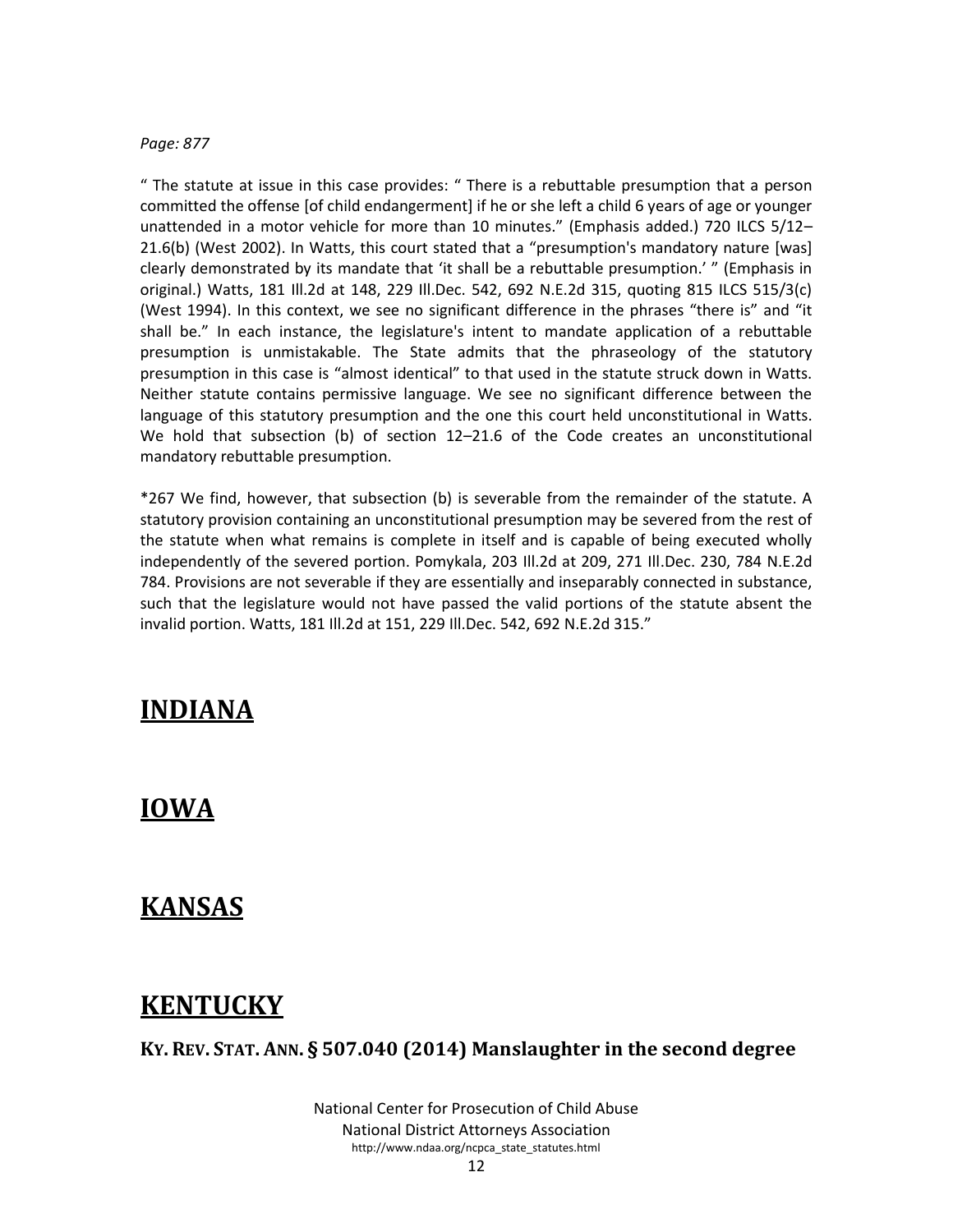(1) A person is guilty of manslaughter in the second degree when he wantonly causes the death of another person, including, but not limited to, situations where the death results from the person's:

(a) Operation of a motor vehicle; or

(b) Leaving a child under the age of eight (8) years in a motor vehicle under circumstances which manifest an extreme indifference to human life and which create a grave risk of death to the child, thereby causing the death of the child.

(2) Manslaughter in the second degree is a Class C felony.

CREDIT(S) HISTORY: [2000 c 521, § 18, eff. 7-14-00;](https://web2.westlaw.com/find/default.wl?mt=WestlawGC&db=1077005&rs=WLW14.04&docname=UUID(I590A41FB03-BD45348F03F-8FADBC7E9FA)&rp=%2ffind%2fdefault.wl&findtype=l&ordoc=11188023&tc=-1&vr=2.0&fn=_top&sv=Split&tf=-1&pbc=631D8D7D&utid=%7bAB3BE2A6-C0DE-477B-8112-82C232E8F57E%7d) 1984 c 165, § 27, eff. 7-13-84; 1974 c 406, § 63

<span id="page-12-0"></span>Current with emergency effective legislation through the 2014 Regular Session.

## **LOUISIANA**

#### <span id="page-12-1"></span>**LA. REV. STAT. ANN. § 295.3 (2014). Leaving children unattended and unsupervised in motor vehicles; prohibition; penalties**

A. It is unlawful for any driver or operator to leave a child or children under the age of six years unattended and unsupervised in a motor vehicle.

B. (1) The term "unattended" as used in this Section means a child who has been left in a motor vehicle when the driver or operator of the vehicle is more than ten feet from the vehicle and unable to continuously observe the child.

(2) The term "unsupervised" as used in this Section means an unattended child when a person ten years of age or older is not physically present in the motor vehicle.

C. (1) A law enforcement officer who observes a child left unattended and unsupervised for a period in excess of ten minutes in violation of the provisions of this Section shall use whatever means are reasonably necessary to protect the child and remove the child from the motor vehicle.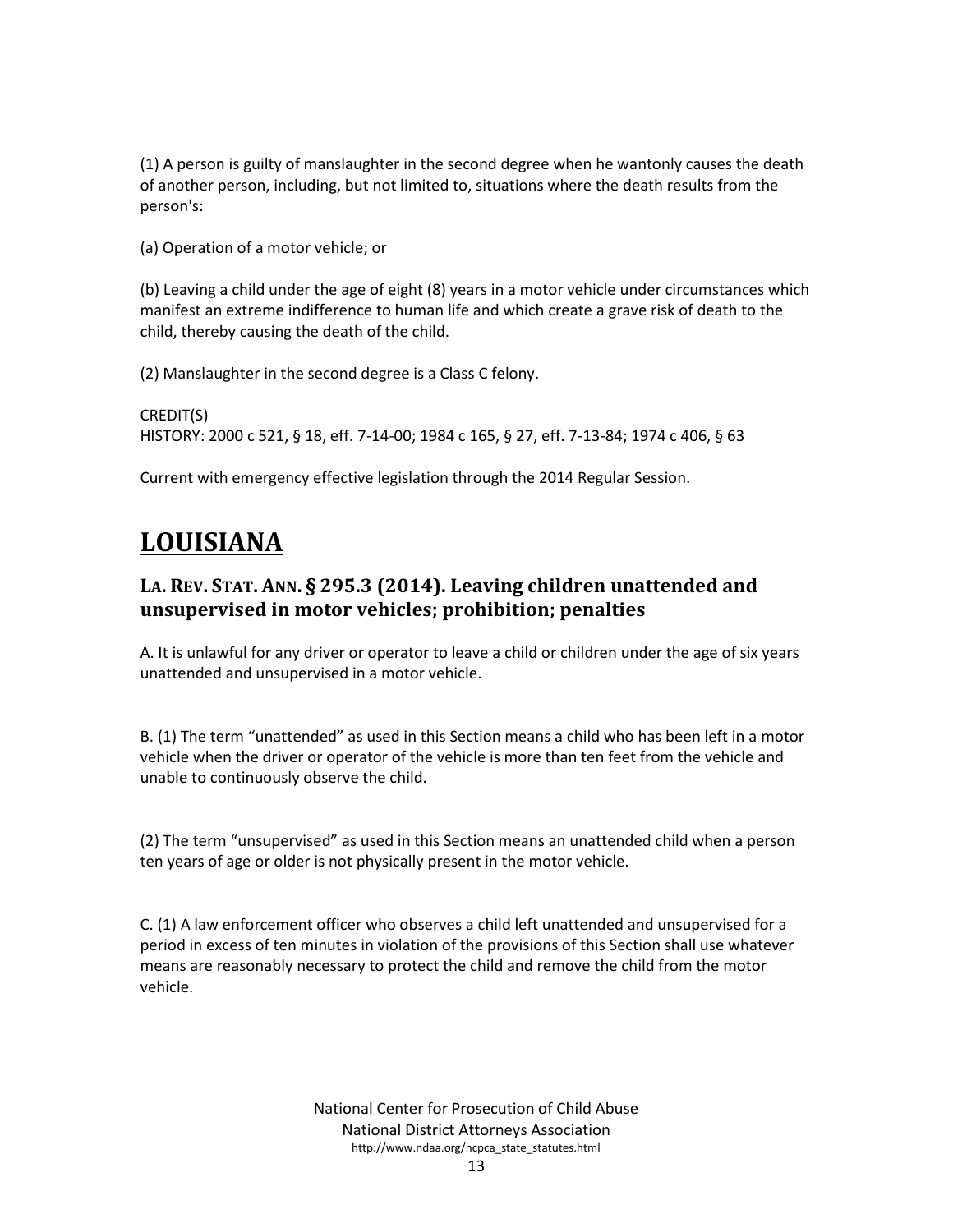(2) If the child is removed from the immediate area by a law enforcement officer pursuant to the provisions of this Section, the law enforcement officer shall place notification on the motor vehicle. The law enforcement officer shall hold the child until the parent or guardian returns.

D. Whoever violates this Section shall be fined not more than five hundred dollars, or imprisoned for not more than six months, or both. For each second or subsequent offense, the defendant shall be subject to imprisonment, with or without hard labor, of not less than one year nor more than two years and a fine of not less than one thousand dollars nor more than two thousand dollars, or both.

E. Any law enforcement officer acting in good faith pursuant to the provisions of this Section shall have immunity from any civil liability that otherwise might be incurred or imposed.

CREDIT(S) Added by Acts 2003, No. 1032, § 3. Amended by Acts 2005, No. 30, § 1.

<span id="page-13-0"></span>Current through the 2014 Regular Session with Acts effective on or before December 31, 2014.

## **MAINE**

## <span id="page-13-1"></span>**MARYLAND**

#### <span id="page-13-2"></span>**MD. CODE ANN., CRIM. LAW § 5-801 (2014). Child locked in building**

In general

(a) A person who is charged with the care of a child under the age of 8 years may not allow the child to be locked or confined in a dwelling, building, enclosure, or motor vehicle while the person charged is absent and the dwelling, building, enclosure, or motor vehicle is out of the sight of the person charged unless the person charged provides a reliable person at least 13 years old to remain with the child to protect the child.

Violation

(b) A person who violates this section is guilty of a misdemeanor and on conviction is subject to a fine not exceeding \$500 or imprisonment not exceeding 30 days, or both.

CREDIT(S)

P.A.1931, No. 328, § 135a, added by [P.A.2008, No. 519, Eff. April 1, 2009](https://web2.westlaw.com/find/default.wl?vc=0&rp=%2ffind%2fdefault.wl&ordoc=20232432&DB=1077005&DocName=UU%28I82443960ED%2D8711DD9275F%2DF4FA3C268B9%29&FindType=l&AP=&rs=WLW14.04&pbc=B34437B6&vr=2.0&utid=%7bAB3BE2A6-C0DE-477B-8112-82C232E8F57E%7d&fn=_top&mt=WestlawGC&sv=Split)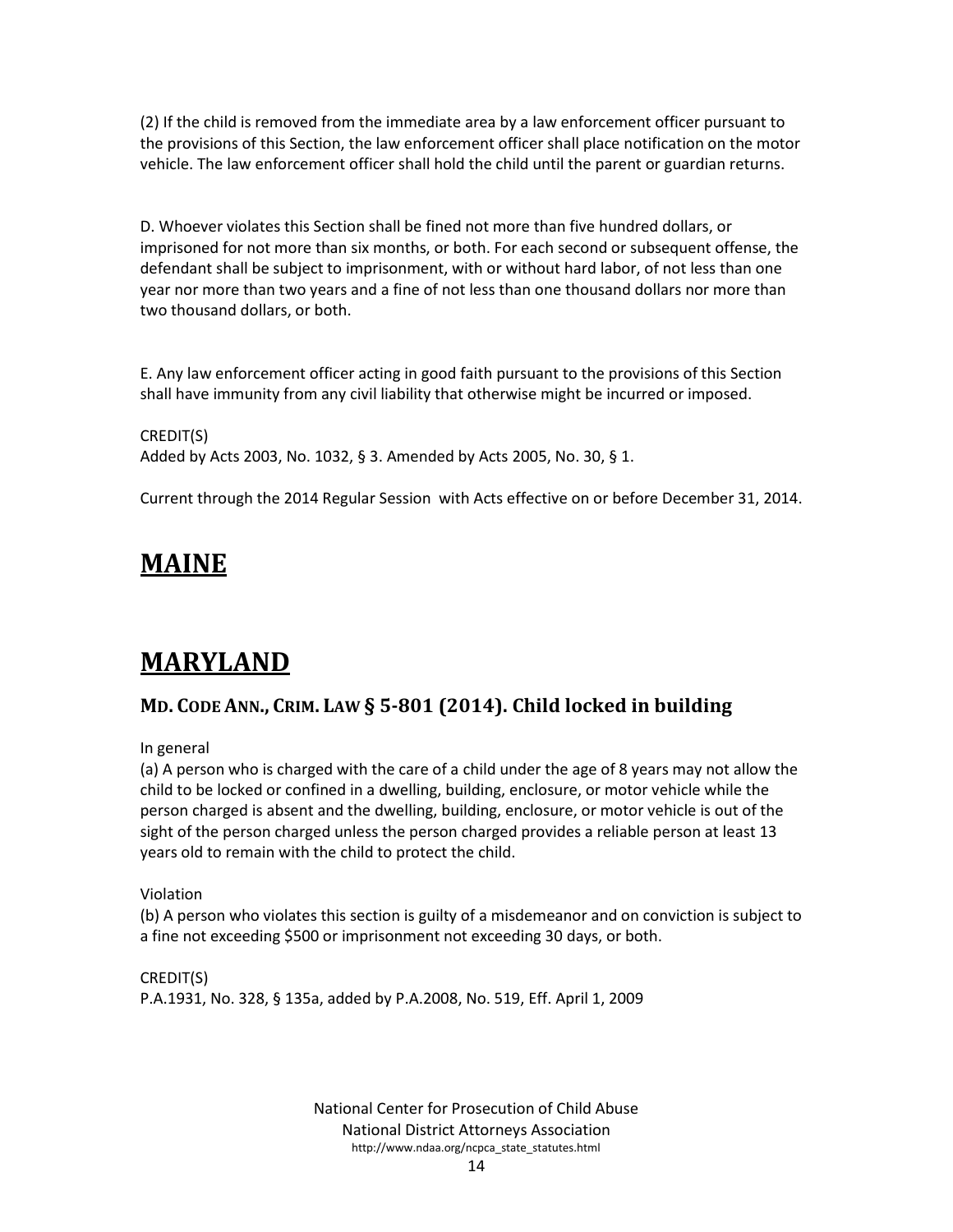## <span id="page-14-0"></span>**MASSACHUSETTS**

## <span id="page-14-1"></span>**MICHIGAN**

#### <span id="page-14-2"></span>**MICH. COMP. LAWS § 750.135a (2014). Leaving child unattended in vehicle under circumstances posing unreasonable risk of harm or injury to child**

Sec. 135a. (1) A person who is responsible for the care or welfare of a child shall not leave that child unattended in a vehicle for a period of time that poses an unreasonable risk of harm or injury to the child or under circumstances that pose an unreasonable risk of harm or injury to the child.

(2) A person who violates this section is guilty of a crime as follows:

(a) Except as otherwise provided in subdivisions (b) to (d), the person is guilty of a misdemeanor punishable by imprisonment for not more than 93 days or a fine of not more than \$500.00, or both.

(b) If the violation results in physical harm other than serious physical harm to the child, the person is guilty of a misdemeanor punishable by imprisonment for not more than 1 year or a fine of not more than \$1,000.00, or both.

(c) If the violation results in serious physical harm to the child, the person is guilty of a felony punishable by imprisonment for not more than 10 years or a fine of not more than \$5,000.00, or both.

(d) If the violation results in the death of the child, the person is guilty of a felony punishable by imprisonment for not more than 15 years or a fine of not more than \$10,000.00, or both.

(3) As used in this section:

(a) "Child" means an individual less than 6 years of age.

(b) "Physical harm" and "serious physical harm" mean those terms as defined in section 136b.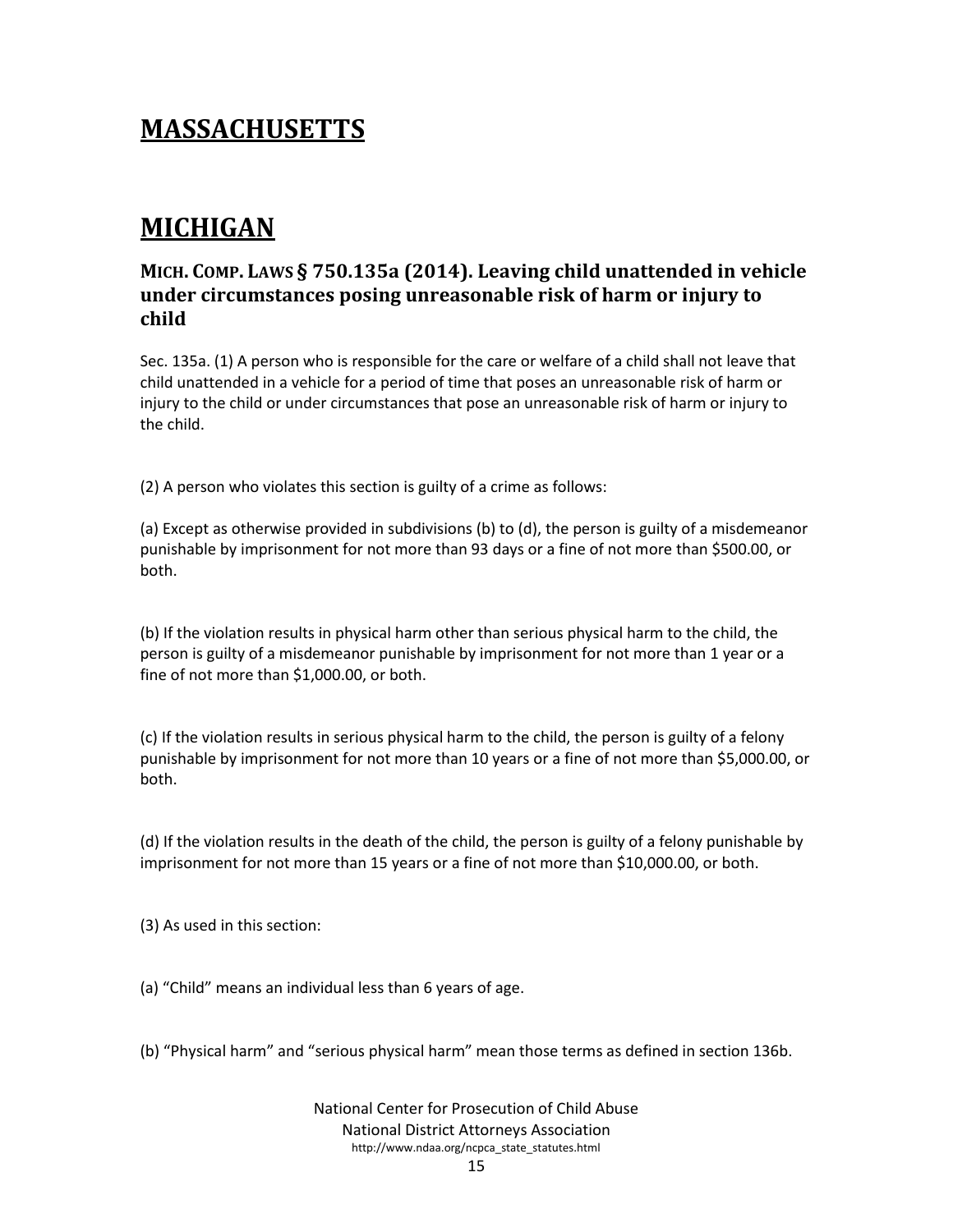(c) "Unattended" means alone or without the supervision of an individual 13 years of age or older who is not legally incapacitated.

(d) "Vehicle" means that term as defined in section 79 of the Michigan vehicle code, 1949 PA 300, MCL 257.79.

CREDIT(S) P.A.1931, No. 328, § 135a, added by [P.A.2008, No. 519, Eff. April 1, 2009.](https://web2.westlaw.com/find/default.wl?vc=0&rp=%2ffind%2fdefault.wl&ordoc=20232432&DB=1077005&DocName=UU%28I82443960ED%2D8711DD9275F%2DF4FA3C268B9%29&FindType=l&AP=&rs=WLW14.04&pbc=638F786E&vr=2.0&utid=%7bAB3BE2A6-C0DE-477B-8112-82C232E8F57E%7d&fn=_top&mt=WestlawGC&sv=Split)

<span id="page-15-0"></span>The statutes are current through P.A.2014, No. 249, 251-280, of the 2014 Regular Session, 97th Legislature.

### **MINNESOTA**

### <span id="page-15-1"></span>**MISSISSIPPI**

### <span id="page-15-3"></span><span id="page-15-2"></span>**MISSOURI**

### **MONTANA**

### <span id="page-15-4"></span>**NEBRASKA**

#### <span id="page-15-5"></span>**NEB. REV. STAT. ANN. § 28-710 (2014). Child Protection Act, how cited; terms, defined**

1) Sections 28-710 to 28-727 shall be known and may be cited as the Child Protection and Family Safety Act.

(2) For purposes of the Child Protection and Family Safety Act:

(a) Alternative response means a comprehensive assessment of (i) child safety, (ii) the risk of future child abuse or neglect, (iii) family strengths and needs, and (iv) the provision of or referral for necessary services and support. Alternative response is an alternative to traditional response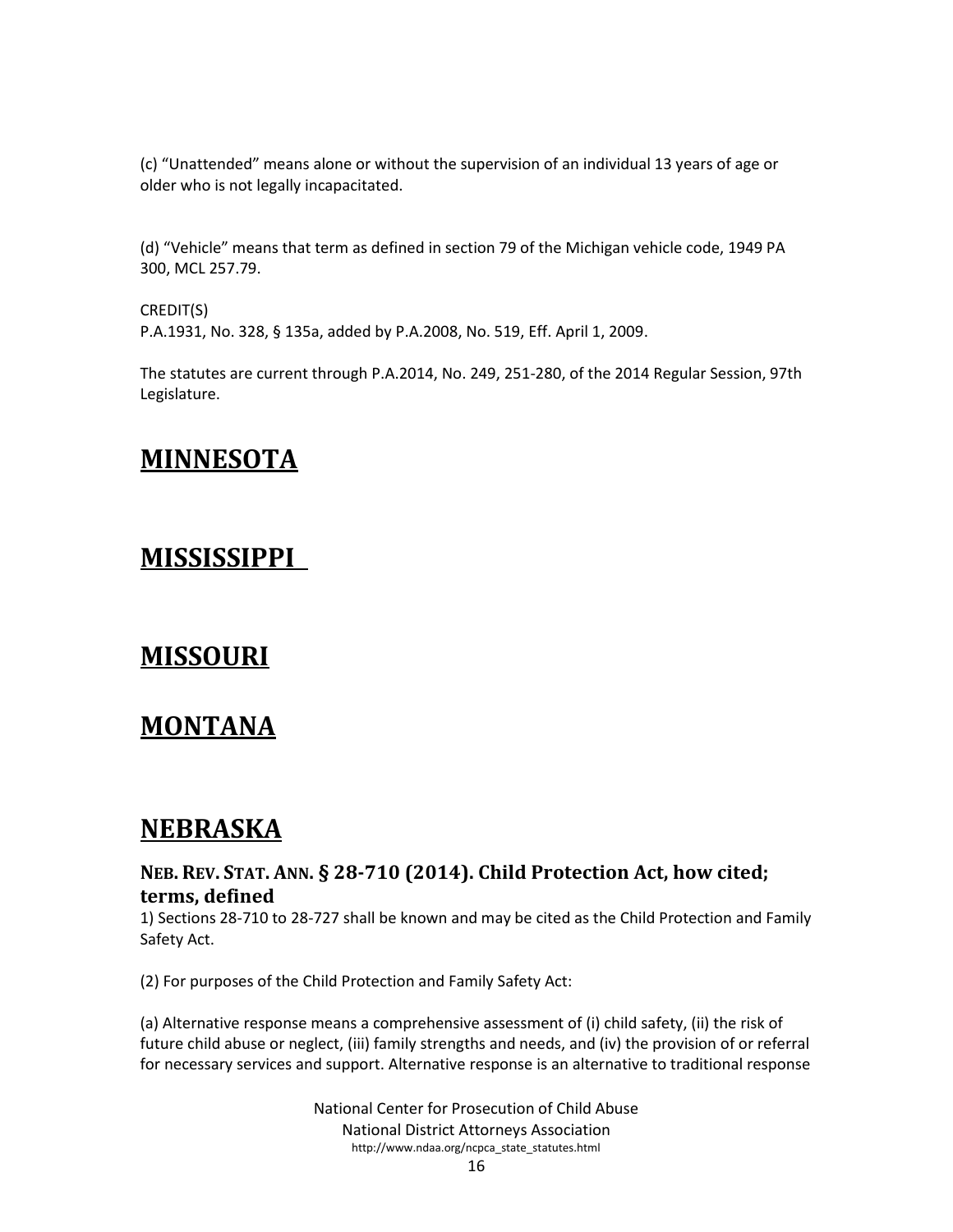and does not include an investigation or a formal determination as to whether child abuse or neglect has occurred, and the subject of the report shall not be entered into the central registry of child protection cases maintained pursuant to section 28-718;

(b) Child abuse or neglect means knowingly, intentionally, or negligently causing or permitting a minor child to be:

(i) Placed in a situation that endangers his or her life or physical or mental health;

(ii) Cruelly confined or cruelly punished;

(iii) Deprived of necessary food, clothing, shelter, or care;

(iv) Left unattended in a motor vehicle if such minor child is six years of age or younger;

(v) Sexually abused; or

(vi) Sexually exploited by allowing, encouraging, or forcing such person to solicit for or engage in prostitution, debauchery, public indecency, or obscene or pornographic photography, films, or depictions;

(c) Comprehensive assessment means an analysis of child safety, risk of future child abuse or neglect, and family strengths and needs on a report of child abuse or neglect. Comprehensive assessment does not include a determination as to whether the child abuse or neglect occurred but does determine the need for services and support to address the safety of children and the risk of future abuse or neglect;

(d) Department means the Department of Health and Human Services;

(e) Investigation means fact gathering related to the current safety of a child and the risk of future child abuse or neglect that determines whether child abuse or neglect has occurred and whether child protective services are needed;

(f) Law enforcement agency means the police department or town marshal in incorporated municipalities, the office of the sheriff in unincorporated areas, and the Nebraska State Patrol;

(g) Out-of-home child abuse or neglect means child abuse or neglect occurring in day care homes, foster homes, day care centers, residential child-caring agencies as defined in section 71-1926, and other child care facilities or institutions;

(h) Review, Evaluate, and Decide Team means an internal team of staff within the department and shall include no fewer than two supervisors or administrators and two staff members knowledgeable on the policies and practices of the department, including, but not limited to, the structured review process. County attorneys, child advocacy centers, or law enforcement agency personnel may attend team reviews upon request of a party;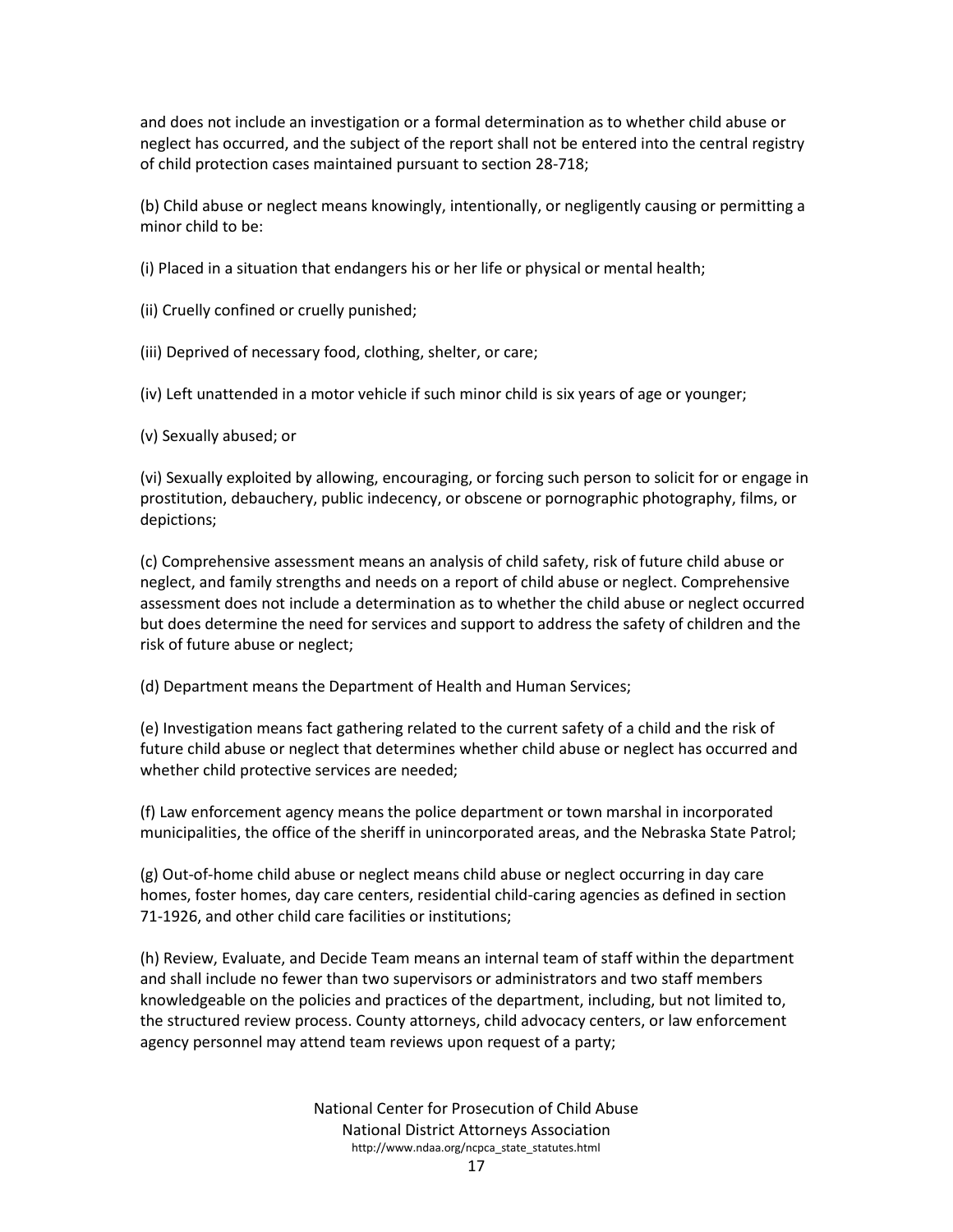(i) Traditional response means an investigation by a law enforcement agency or the department pursuant to section 28-713 which requires a formal determination of whether child abuse or neglect has occurred; and

(j) Subject of the report of child abuse or neglect means the person or persons identified in the report as responsible for the child abuse or neglect.

#### CREDIT(S)

Laws 1977, LB 38, § 149; Laws 1979, LB 505, § 1; Laws 1982, LB 522, § 3; Laws 1985, LB 447, § 10; Laws 1988, LB 463, § 42; [Laws 1992, LB 1184, § 9;](https://web2.westlaw.com/find/default.wl?vc=0&rp=%2ffind%2fdefault.wl&ordoc=19411254&DB=1077005&DocName=UU%28ID889FC4C19%2DD442F1BE3D8%2DADD6668A2FE%29&FindType=l&AP=&rs=WLW14.04&pbc=1466D5CE&vr=2.0&utid=%7bAB3BE2A6-C0DE-477B-8112-82C232E8F57E%7d&fn=_top&mt=WestlawGC&sv=Split) [Laws 1994, LB 1035, § 2;](https://web2.westlaw.com/find/default.wl?vc=0&rp=%2ffind%2fdefault.wl&ordoc=19411254&DB=1077005&DocName=UU%28IBFBE4BE46E%2DE449F7BAAB6%2DF42704A0F79%29&FindType=l&AP=&rs=WLW14.04&pbc=1466D5CE&vr=2.0&utid=%7bAB3BE2A6-C0DE-477B-8112-82C232E8F57E%7d&fn=_top&mt=WestlawGC&sv=Split) [Laws 1996, LB](https://web2.westlaw.com/find/default.wl?vc=0&rp=%2ffind%2fdefault.wl&ordoc=19411254&DB=1077005&DocName=UU%28I2630E86E39%2D2844FE944D4%2DD2B81C006D1%29&FindType=l&AP=&rs=WLW14.04&pbc=1466D5CE&vr=2.0&utid=%7bAB3BE2A6-C0DE-477B-8112-82C232E8F57E%7d&fn=_top&mt=WestlawGC&sv=Split)  [1044, § 71;](https://web2.westlaw.com/find/default.wl?vc=0&rp=%2ffind%2fdefault.wl&ordoc=19411254&DB=1077005&DocName=UU%28I2630E86E39%2D2844FE944D4%2DD2B81C006D1%29&FindType=l&AP=&rs=WLW14.04&pbc=1466D5CE&vr=2.0&utid=%7bAB3BE2A6-C0DE-477B-8112-82C232E8F57E%7d&fn=_top&mt=WestlawGC&sv=Split) [Laws 1997, LB 119, § 1;](https://web2.westlaw.com/find/default.wl?vc=0&rp=%2ffind%2fdefault.wl&ordoc=19411254&DB=1077005&DocName=UU%28I697DD97D8D%2D48487E8E369%2D382D1F5A18B%29&FindType=l&AP=&rs=WLW14.04&pbc=1466D5CE&vr=2.0&utid=%7bAB3BE2A6-C0DE-477B-8112-82C232E8F57E%7d&fn=_top&mt=WestlawGC&sv=Split) [Laws 2005, LB 116, § 1;](https://web2.westlaw.com/find/default.wl?vc=0&rp=%2ffind%2fdefault.wl&ordoc=19411254&DB=1077005&DocName=UU%28I9B212CF0D4%2D5D11D99141F%2D7B46458522B%29&FindType=l&AP=&rs=WLW14.04&pbc=1466D5CE&vr=2.0&utid=%7bAB3BE2A6-C0DE-477B-8112-82C232E8F57E%7d&fn=_top&mt=WestlawGC&sv=Split) [Laws 2013, LB 265, § 29,](https://web2.westlaw.com/find/default.wl?vc=0&rp=%2ffind%2fdefault.wl&ordoc=19411254&DB=1077005&DocName=UU%28IE6905980CD%2D2511E2BCD6B%2DD474B7DC749%29&FindType=l&AP=&rs=WLW14.04&pbc=1466D5CE&vr=2.0&utid=%7bAB3BE2A6-C0DE-477B-8112-82C232E8F57E%7d&fn=_top&mt=WestlawGC&sv=Split) eff. May 26, 2013.

<span id="page-17-0"></span>Current through : July 18, 2014

### <span id="page-17-1"></span>**NEVADA**

#### <span id="page-17-2"></span>**NEV. REV. STAT. ANN. § 202.575 (2014). Leaving child unattended in motor vehicle; penalty; exception**

1. A parent, legal guardian or other person responsible for a child who is 7 years of age or younger shall not knowingly and intentionally leave that child in a motor vehicle if:

(a) The conditions present a significant risk to the health and safety of the child; or

(b) The engine of the motor vehicle is running or the keys to the vehicle are in the ignition,

unless the child is being supervised by and within the sight of a person who is at least 12 years of age.

2. A person who violates the provisions of subsection 1 is guilty of a misdemeanor. The court may suspend the proceedings against a person who is charged with violating subsection 1 and dismiss the proceedings against the person if the person presents proof to the court, within the time specified by the court, that the person has successfully completed an educational program satisfactory to the court. The educational program must include, without limitation, information concerning the dangers of leaving a child unattended or inadequately attended in a motor vehicle.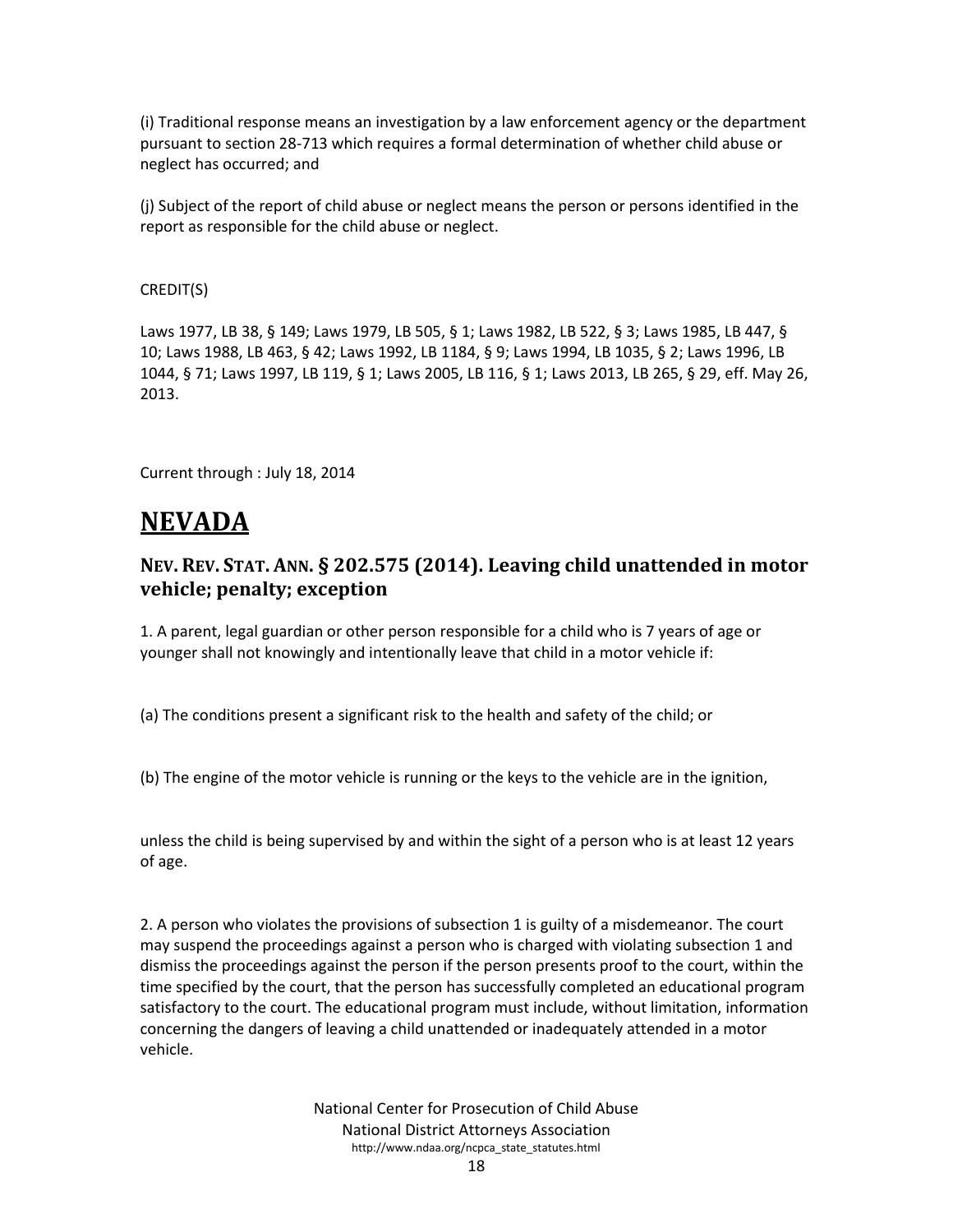3. A law enforcement officer or other person rendering emergency services who reasonably believes that a violation of this section has occurred may, without incurring civil liability, use any reasonable means necessary to protect the child and to remove the child from the motor vehicle.

4. No person may be prosecuted under this section if the conduct would give rise to prosecution under any other provision of law.

5. The provisions of this section do not apply to a person who unintentionally locks a motor vehicle with a child in the vehicle.

6. As used in this section, "motor vehicle" means every vehicle which is self-propelled but not operated upon rails.

CREDIT(S) Added by Laws 2005, c. 275, § 1.

2009 Legislation Technical corrections were made to conform with Legislative Counsel Bureau revisions (2009).

## <span id="page-18-0"></span>**NEW HAMPSHIRE**

### <span id="page-18-1"></span>**NEW JERSEY**

### <span id="page-18-2"></span>**NEW MEXICO**

### <span id="page-18-3"></span>**NEW YORK**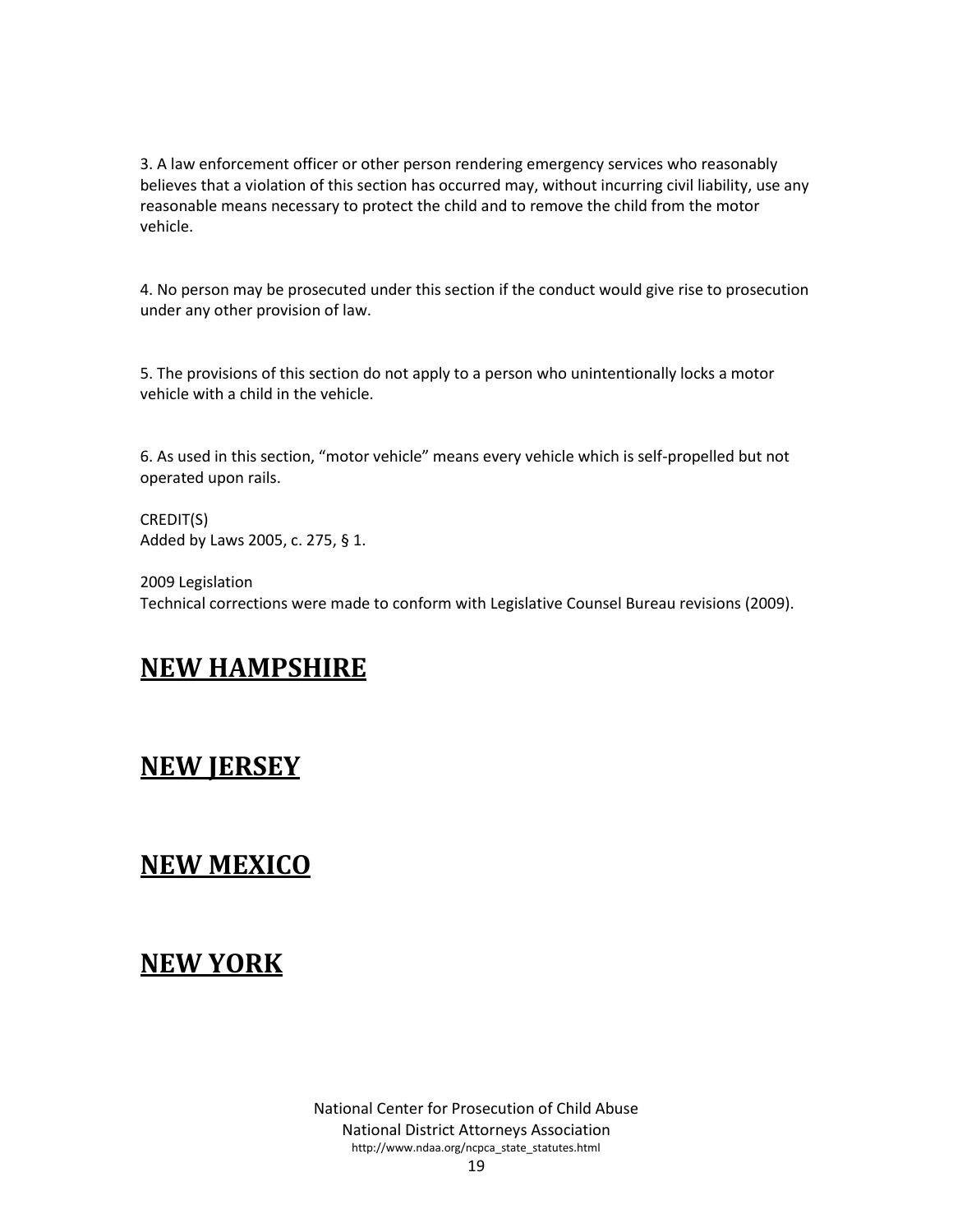### <span id="page-19-0"></span>**NORTH CAROLINA**

### <span id="page-19-1"></span>**NORTH DAKOTA**

### <span id="page-19-2"></span>**OHIO**

## <span id="page-19-3"></span>**OKLAHOMA**

#### <span id="page-19-4"></span>**OKLA. STAT. ANN. TIT. 47, § 11-1119 (2014). Definitions--Unattended child or vulnerable adult in motor vehicle prohibited--Exception--Penalty**

A. As used in the Forget-Me-Not Vehicle Safety Act:

1. "Person responsible for a child" means a custodial parent or legal guardian of a child, or a person who has been directed or authorized to supervise a child by that child's custodial parent or legal guardian;

2. "Unattended" means beyond a person's direct ability to care for or come to the aid of the unaccompanied person; and

3. "Motor vehicle" means the same as defined in Section 1-134 of Title 47 of the Oklahoma Statutes.

B. A person responsible for a child who is six (6) years of age or younger, or a caretaker of a vulnerable adult as defined by Section 10-103 of Title 43A of the Oklahoma Statutes, shall not leave that child or vulnerable adult unattended in a motor vehicle if the conditions, including, but not limited to, extreme weather, inadequate ventilation, or hazardous or malfunctioning components within the vehicle present a risk to the health or safety of the unattended child or vulnerable adult.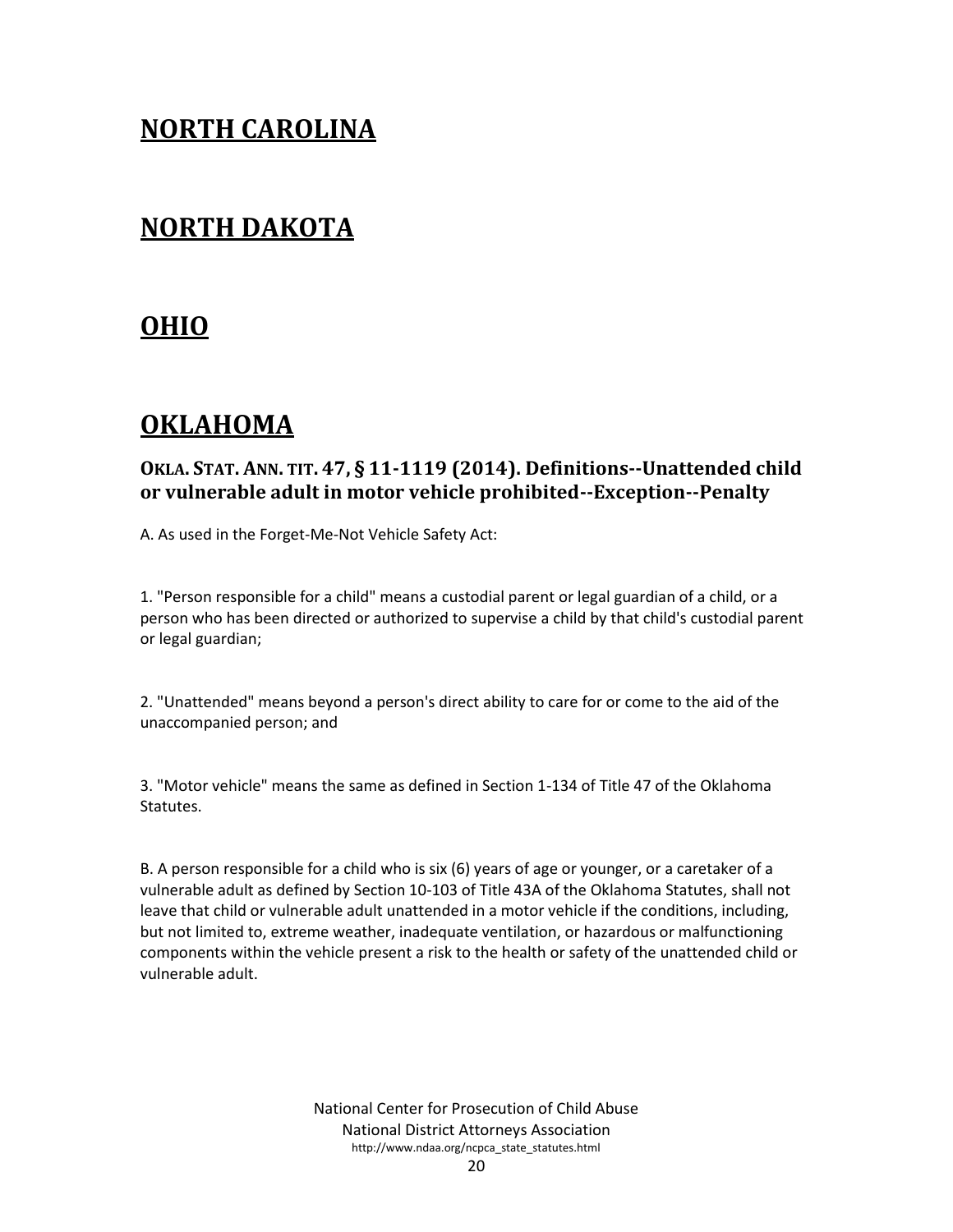C. It shall not be considered a violation of this section if the child or vulnerable adult is accompanied in the motor vehicle by a person at least twelve (12) years of age who is not mentally incompetent as defined by Section 1-103 of Title 43A of the Oklahoma Statutes.

D. Any person convicted of violating the provisions of this section shall be guilty of a misdemeanor and shall be punished by:

1. A fine of not less than Fifty Dollars (\$50.00) upon a first conviction;

2. A fine of not less than One Hundred Dollars (\$100.00) and ordered to perform community service of not less than fifty (50) hours upon a second conviction; and

3. A fine of not less than Two Hundred Dollars (\$200.00) upon a third or subsequent conviction, and the full record of that person's convictions of the violations of this section shall be submitted to the Department of Human Services for evaluation.

E. Any person convicted of violating the provisions of this section who has left a child or vulnerable adult unattended in a motor vehicle on the premises of any establishment which holds any license for the sale of alcoholic beverages for consumption on the premises pursuant to Section 521 of Title 37 of the Oklahoma Statutes, and who has consumed any alcoholic beverage during the period of time the child or vulnerable adult has been unattended, shall be punished by a fine of not less than Five Hundred Dollars (\$500.00).

F. Nothing in this section precludes prosecution under any other provision of law. CREDIT(S) Laws 2008, c. 343, § 2.

Current with chapters of the Second Regular Session of the 54th Legislature (2014) effective July 1, 2014.

## <span id="page-20-0"></span>**OREGON**

## <span id="page-20-1"></span>**PENNSYLVANIA**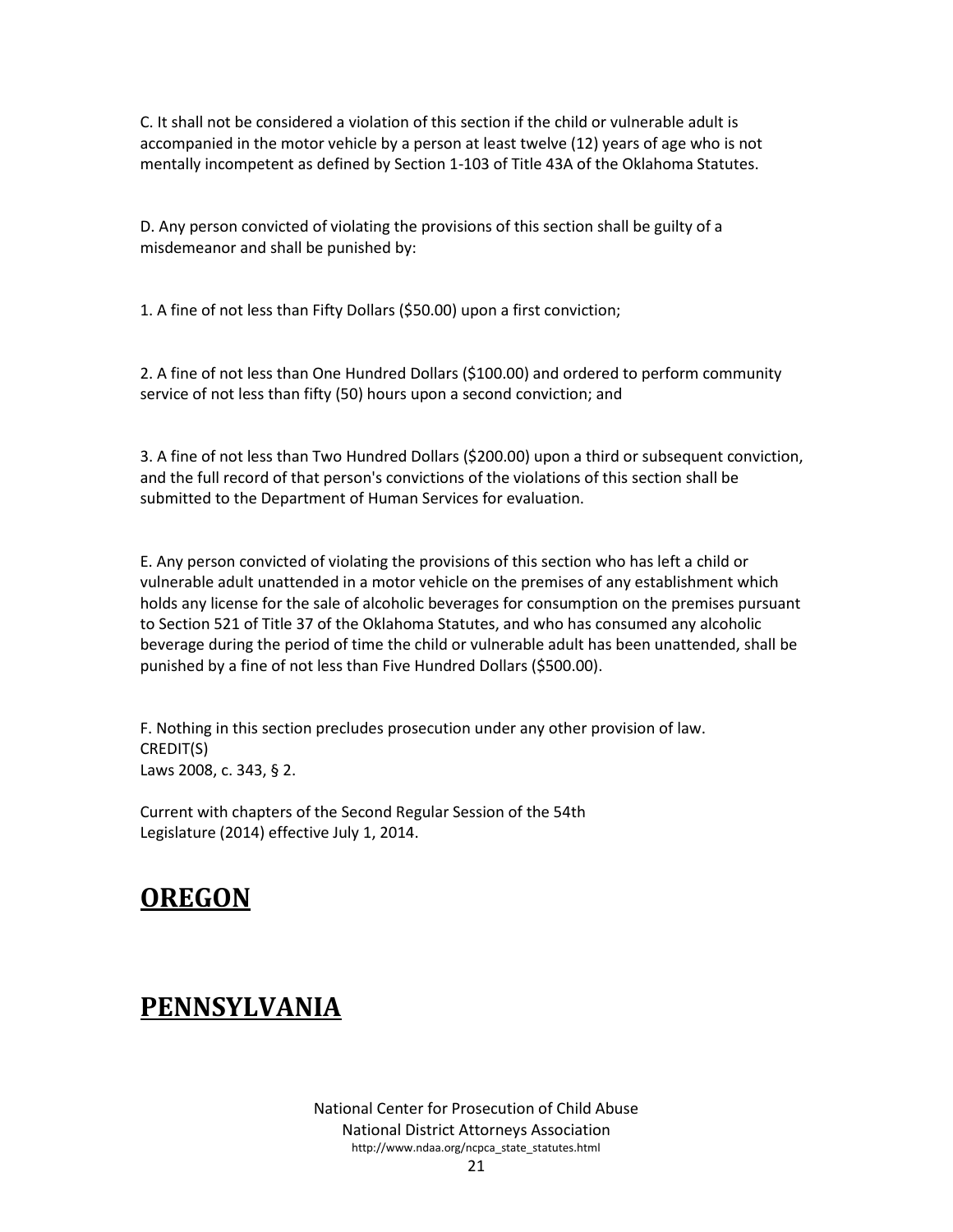#### <span id="page-21-0"></span>**75 PA. CONS. STAT. ANN. § 3701.1 (2014). Leaving an unattended child in a motor vehicle**

(a) General rule.--A person driving or in charge of a motor vehicle may not permit a child under six years of age to remain unattended in the vehicle when the motor vehicle is out of the person's sight and under circumstances which endanger the health, safety or welfare of the child.

(a.1) Applicability.--This section shall apply to the highways and trafficways of this Commonwealth and, for the purposes of this section only, the term "trafficways" shall include, but not be limited to, parking lots.

(b) Penalty.--A person who violates this section commits a summary offense. It is a separate offense for each child left unattended.

#### CREDIT(S)

1991, July 19, P.L. 88, No. 20, § 2, effective in 90 days. Amended 1993, July 2, P.L. 408, No. 58, § 6, effective in 60 days; 2006, July 10, P.L. 1086, No. 113, § 3, effective in 60 days [Sept. 8, 2006].

Current through 2014 Regular Session Acts 1 to 104, 107 to 113, 115, 116, 119 to 121, 123 to 129

### <span id="page-21-1"></span>**RHODE ISLAND**

#### <span id="page-21-2"></span>**R.I. GEN. LAWS § 31-22-22.1 (2014). Child passenger protection-- Warnings of hazard and risk**

(a) All law enforcement officers in this state are authorized to provide a verbal warning to any person who shall be deemed to have left a child under the age of seven (7) unattended in a motor vehicle. The warning shall apprise the offending person of the dangers of this practice including, but not limited to, the risk of kidnapping and/or abduction, and the dangers which may result from the accumulation of excessive temperatures within the motor vehicle.

(b) No fine or sanction shall be imposed for a violation of this section, other than a verbal warning, and no record of any kind shall be maintained of the warning.

## <span id="page-21-3"></span>**SOUTH CAROLINA**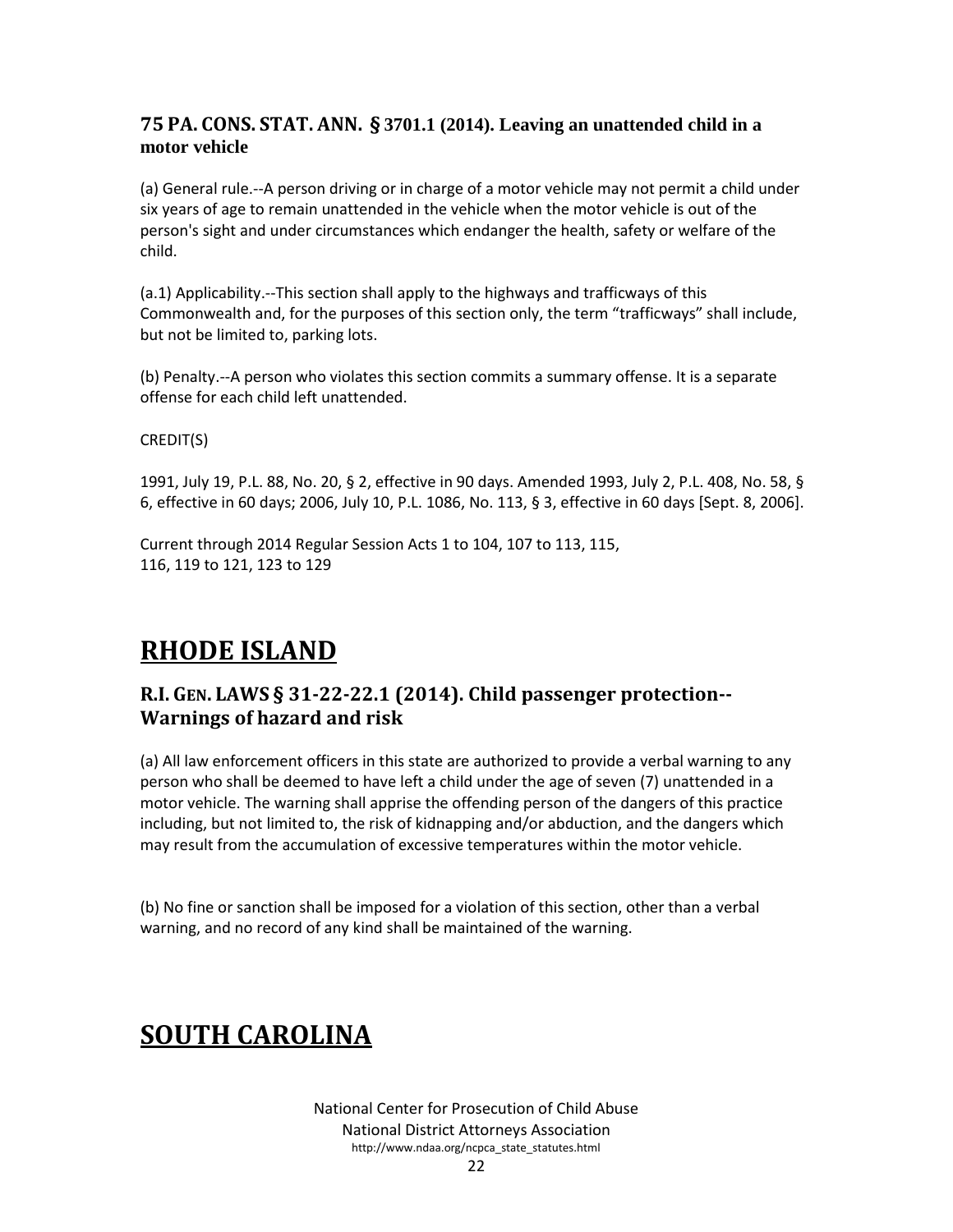### <span id="page-22-0"></span>**SOUTH DAKOTA**

### <span id="page-22-1"></span>**TENNESSEE**

#### <span id="page-22-2"></span>**TENN. CODE ANN. § 55-10-801 (2014). Tennessee Unattended Children in Motor Vehicle Safety Act**

This part shall be known and may be cited as the "Tennessee Unattended Children in Motor Vehicle Safety Act."

#### <span id="page-22-3"></span>**TENN. CODE ANN. § 55-10-802 (2014). Definitions**

As used in this part, unless the context otherwise requires:

(1) "Motor vehicle" means any self-propelled vehicle, including a truck, truck tractor, motor bus, or other vehicle not operated exclusively or driven on fixed rails or tracks; and

(2) "Unattended child" means a child younger than seven (7) years of age who is not accompanied by another person who is at least thirteen (13) years of age.

CREDIT(S) 2007 Pub.Acts, c. 214, § 4, eff. July 1, 2007. T. C. A. § 55-10-803, TN ST § 55-10-803 Current with laws from the 2014 Second Reg. Sess., eff. through June 30, 2014

#### <span id="page-22-4"></span>**TENN. CODE ANN. § 55-10-803 (2014). Unattended children in motor vehicles; penalty**

(a) It is an offense for a person responsible for a child younger than seven (7) years of age to knowingly leave that child in a motor vehicle located on public property or while on the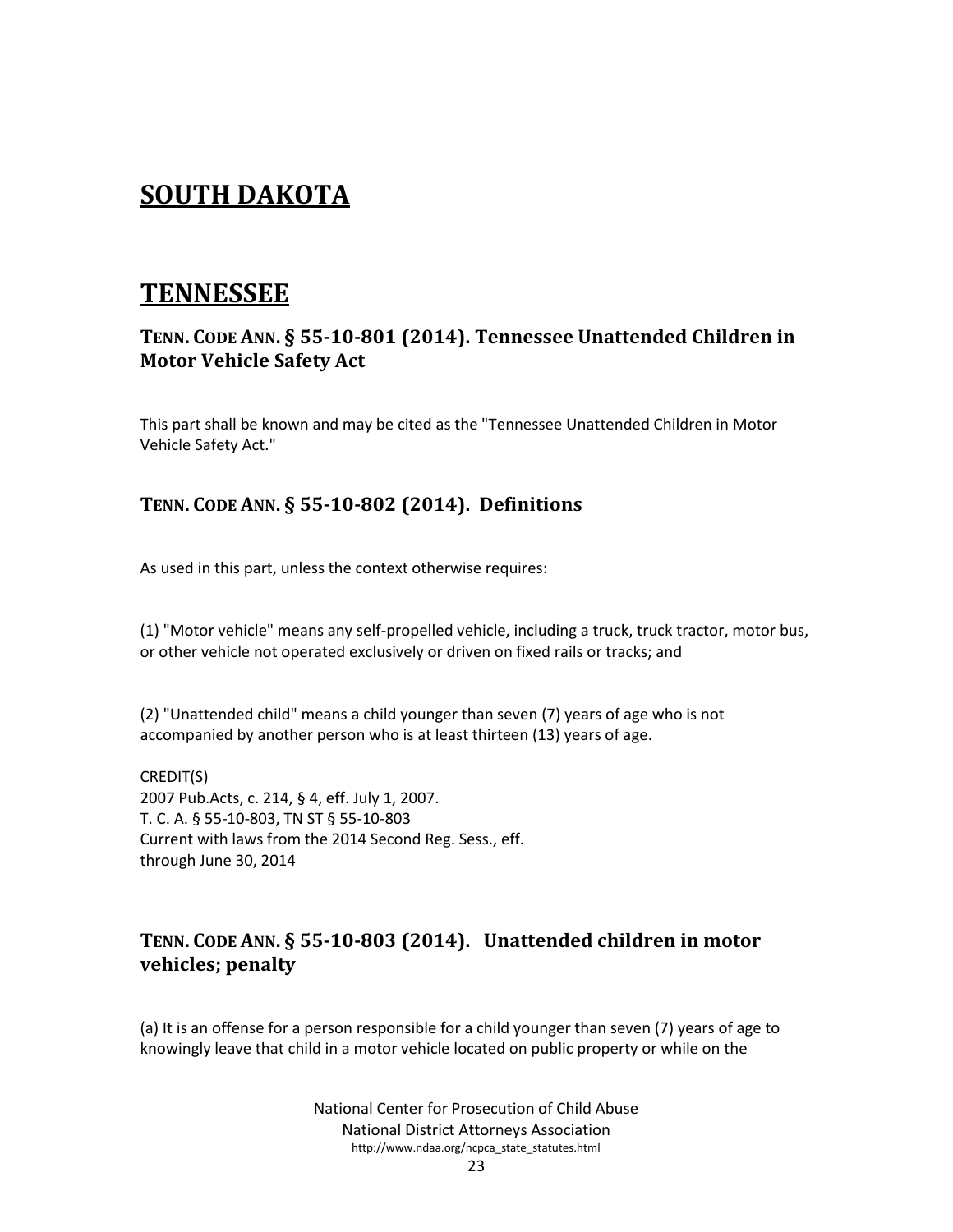premises of any shopping center, trailer park, or any apartment house complex, or any other premises that is generally frequented by the public at large without being supervised in the motor vehicle by a person who is at least thirteen (13) years of age, if:

(1) The conditions present a risk to the child's health or safety;

(2) The engine of the motor vehicle is running; or

(3) The keys to the motor vehicle are located anywhere inside the passenger compartment of the vehicle.

(b) A violation of this section is a Class B misdemeanor punishable only by a fine of two hundred dollars (\$200) for the first offense.

(c) A second or subsequent violation of this section is a Class B misdemeanor punishable only by a fine of five hundred dollars (\$500).

CREDIT(S) 2007 Pub.Acts, c. 214, § 4, eff. July 1, 2007. T. C. A. § 55-10-803, TN ST § 55-10-803 Current with laws from the 2014 Second Reg. Sess., eff. through June 30, 2014

#### <span id="page-23-0"></span>**TENN. CODE ANN. § 55-10-804 (2014). Violators; community education; fees; records inspection**

(a) Any person violating this part may be required, at the discretion of the court, to attend a community education course approved by the department of safety that includes education on the dangers of leaving young children unattended in motor vehicles in addition to or in lieu of any portion of other penalty imposed. If the course is approved by the department, it may be operated and conducted by a:

(1) County, municipality or other entity of local government;

(2) Nonprofit organization as defined by the Internal Revenue Code, 26 U.S.C. § 501(c)(3); or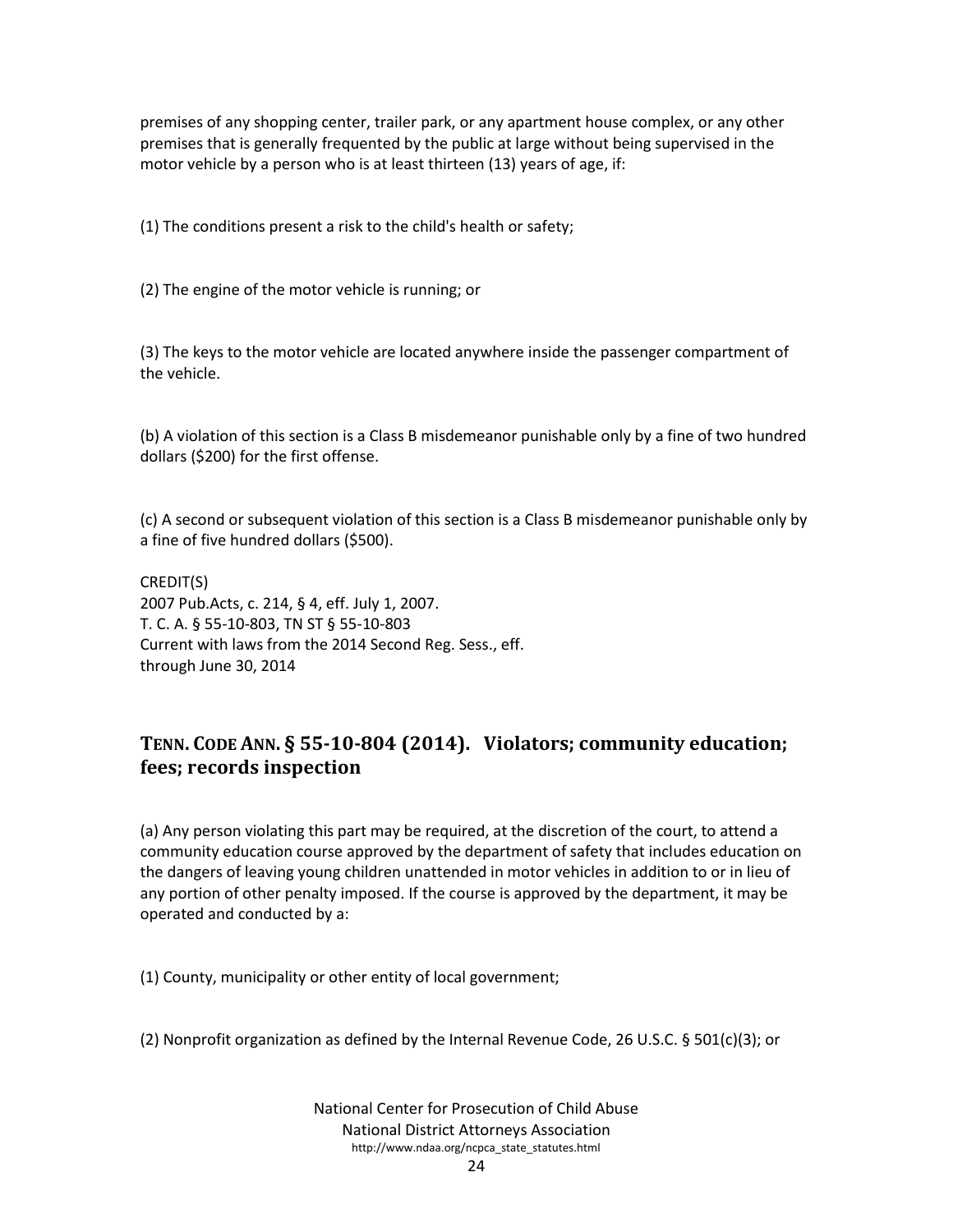(3) Private entity; provided, that the entity meets all of the requirements of § 40-35-302(g) for private entities providing misdemeanor probation supervision services.

(b) A reasonable fee between fifty dollars (\$50.00) and one hundred seventy-five dollars (\$175) may be assessed for the community education course. No fee shall be assessed upon proof of a person's inability to pay. The fee shall apply only to community education courses that may be required pursuant to this section, and shall not apply to any program offered pursuant to title 49, chapter 1, or to any other driving instruction school.

(c) By operating a community education course pursuant to subsection (a), the entity operating or conducting the course consents to the inspection of all records concerning the course by the department of safety; provided, that inspection made pursuant to this subsection (c) shall not preclude inspection of any records pursuant to any other applicable law.

(d) Each court clerk shall provide a list of approved entities in the county to any person ordered to attend a community education course.

(e) Nothing in this section shall be construed to prohibit prosecution under any other provision of law.

CREDIT(S) 2007 Pub.Acts, c. 214, § 4, eff. July 1, 2007.

T. C. A. § 55-10-803, TN ST § 55-10-803 Current with laws from the 2014 Second Reg. Sess., eff. through June 30, 2014

## <span id="page-24-0"></span>**TEXAS**

#### <span id="page-24-1"></span>**TEX. PENAL CODE ANN. § 22.10 (2014). Leaving a Child in a Vehicle**

(a) A person commits an offense if he intentionally or knowingly leaves a child in a motor vehicle for longer than five minutes, knowing that the child is:

(1) younger than seven years of age; and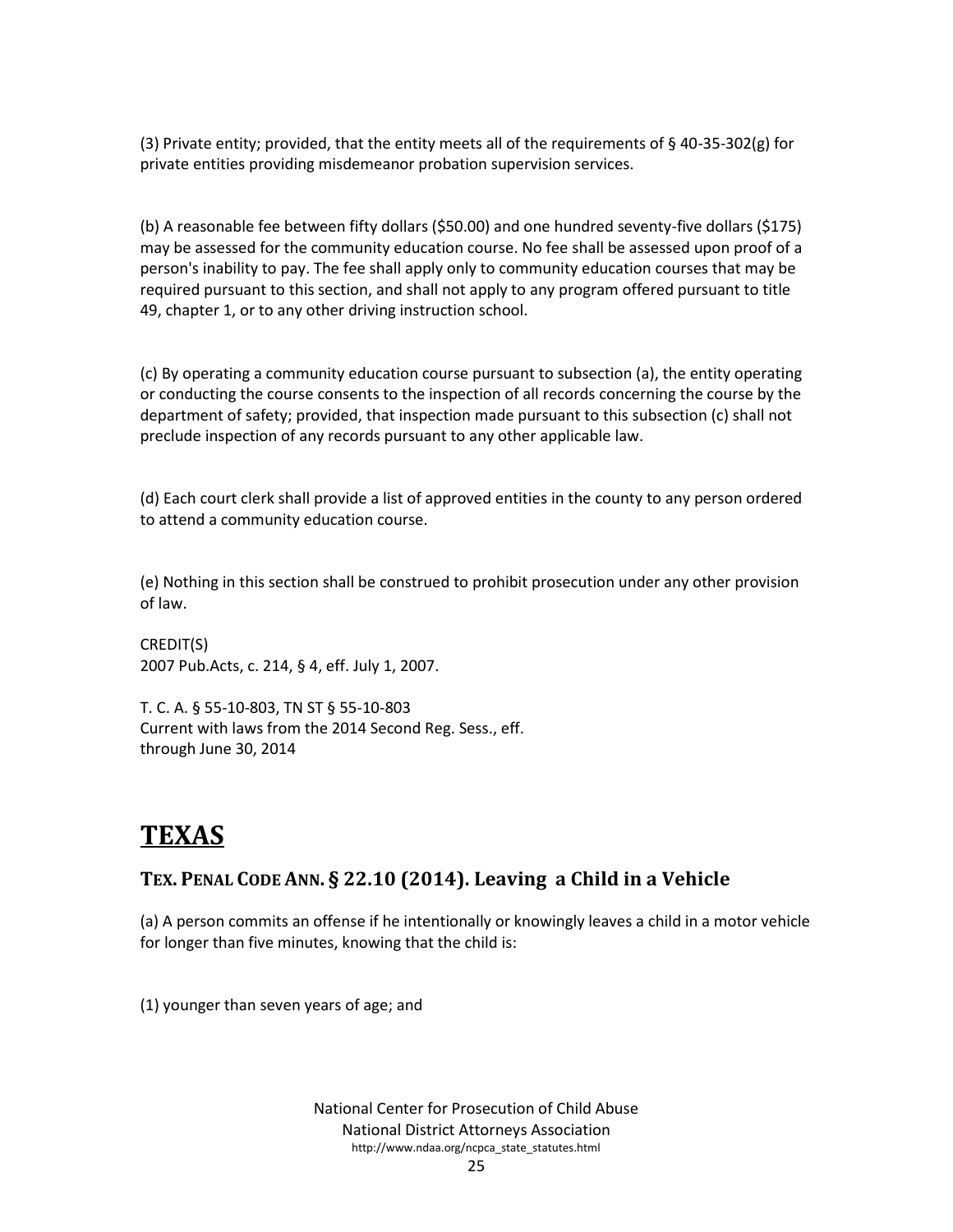(2) not attended by an individual in the vehicle who is 14 years of age or older.

(b) An offense under this section is a Class C misdemeanor.

CREDIT(S)

Added by Acts 1984, 68th Leg., 2nd C.S., ch. 24, § 1, eff. Oct. 2, 1984. Amended by Acts 1993, 73rd Leg., ch. 900, § 1.01, eff. Sept. 1, 1994.

Current through the end of the 2013 Third Called Session of the 83rd Legislature

## <span id="page-25-0"></span>**UTAH**

#### <span id="page-25-1"></span>**UTAH CODE ANN. § 76-10-2202 (2014). Leaving a child unattended in a motor vehicle**

(1) As used in this section:

(a) "Child" means a person who is younger than nine years old.

(b) "Enclosed compartment" means any enclosed area of a motor vehicle, including the passenger compartment, regardless of whether a door, window, or hatch is left open.

(c) "Motor vehicle" means an automobile, truck, truck tractor, bus, or any other self-propelled vehicle.

(2) A person who is responsible for a child is guilty of a class C misdemeanor if:

(a) the person intentionally, recklessly, knowingly, or with criminal negligence leaves the child in an enclosed compartment of a motor vehicle;

- (b) the motor vehicle is on:
- (i) public property; or
- (ii) private property that is open to the general public;
- (c) the child is not supervised by a person who is at least nine years old; and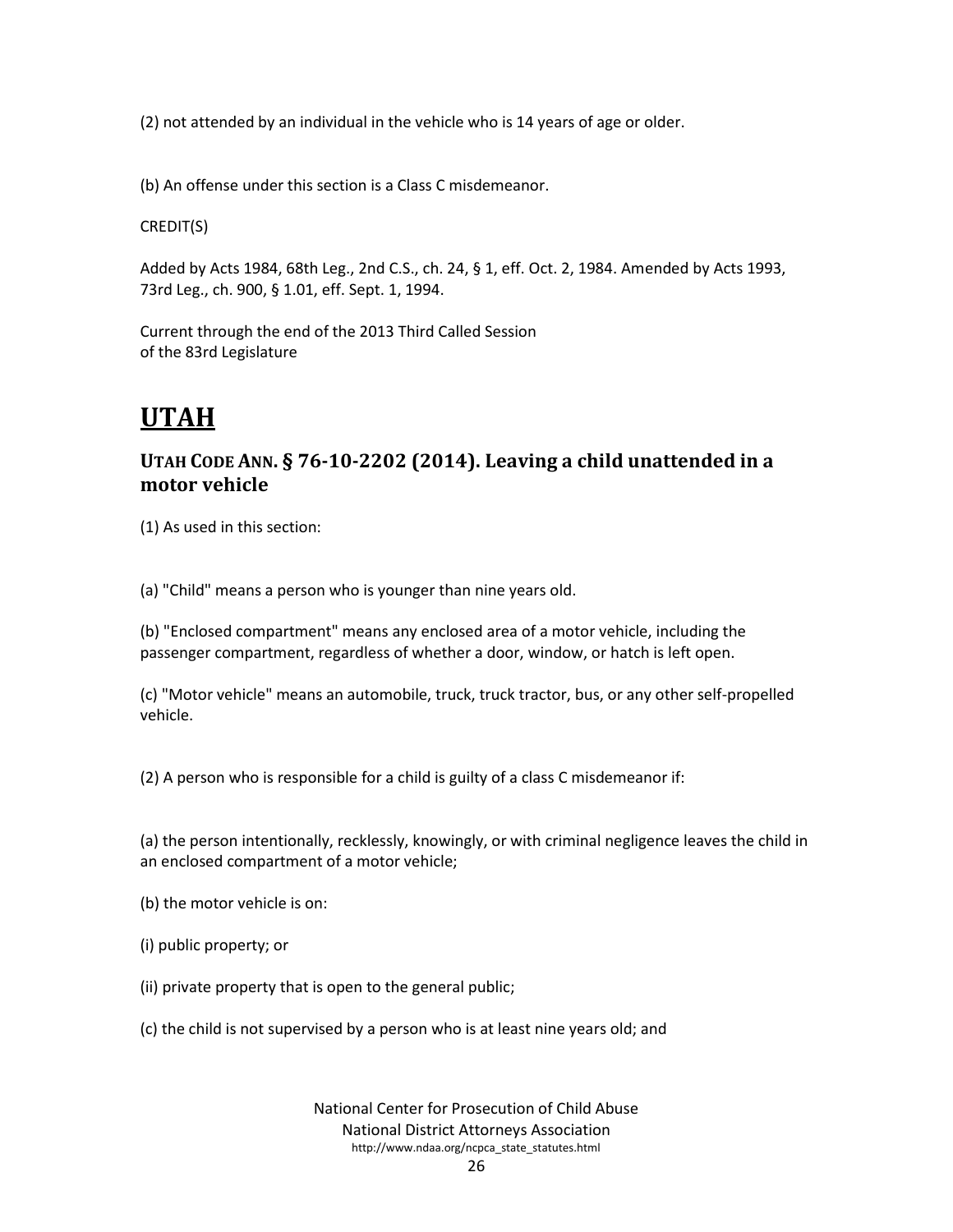(d) the conditions present a risk to the child of:

(i) hyperthermia;

- (ii) hypothermia; or
- (iii) dehydration.

(3) This section does not apply if the person's conduct that constitutes a violation of this section is subject to a greater penalty under another provision of state law.

(4) This section preempts enforcement of a local law or ordinance that makes it an infraction or a criminal offense to engage in the conduct that constitutes a misdemeanor under this section.

(5) Notwithstanding any provision of state law to the contrary, a conviction under this section may not be used by a state or local government entity as grounds for revoking, refusing to grant, or refusing to renew, a license or permit, including a license or permit relating to the provision of day care or child care.

CREDIT(S)

Laws 2011, c. 204, § 1, eff. May 10, 2011.

<span id="page-26-0"></span>U.C.A. 1953 § 76-10-2202, UT ST § 76-10-2202 Current through 2014 General Session.

### **VERMONT**

### <span id="page-26-1"></span>**VIRGINIA**

### <span id="page-26-2"></span>**WASHINGTON**

<span id="page-26-3"></span>**WASH. REV. CODE . § 46.61.685 (2014). Leaving children unattended in standing vehicle with motor running--Penalty**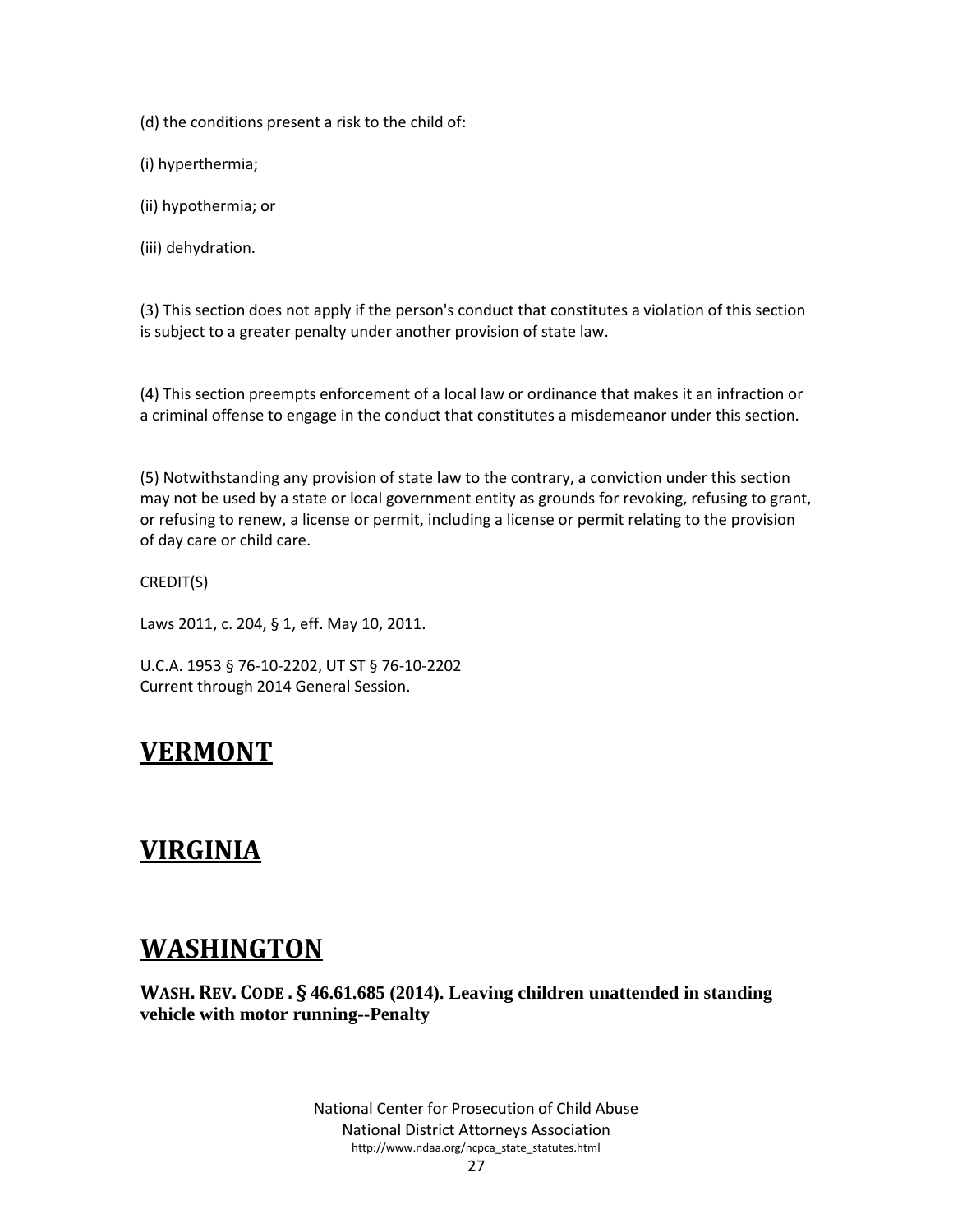(1) It is unlawful for any person, while operating or in charge of a vehicle, to park or willfully allow such vehicle to stand upon a public highway or in a public place with its motor running, leaving a minor child or children under the age of sixteen years unattended in the vehicle.

(2) Any person violating this section is guilty of a misdemeanor. Upon a second or subsequent conviction for a violation of this section, the department shall revoke the operator's license of such person.

#### CREDIT(S)

[2003 c 53 § 246, eff. July 1, 2004; 1990 c 250 § 57; 1961 c 151 § 2. Formerly RCW 46.56.230.]

<span id="page-27-0"></span>Current with 2014 Legislation effective on June 12, 2014, the General Effective Date for the 2014 Regular Session, and other 2014 Legislation effective through October 1, 2014

### **WEST VIRGINIA**

### <span id="page-27-1"></span>**WISCONSIN**

#### <span id="page-27-2"></span>**WIS. STAT. ANN. § 948.53 (2014). Child unattended in child care vehicle**

(1) Definitions. In this section:

(a) "Child care provider" means a child care center that is licensed under s. 48.65(1), a child care provider that is certified under s. 48.651, or a child care program that is established or contracted for under s. 120.13(14).

(b) "Child care vehicle" means a vehicle that is owned or leased by a child care provider or a contractor of a child care provider and that is used to transport children to and from the child care provider.

(2) No child left unattended. (a) No person responsible for a child's welfare while the child is being transported in a child care vehicle may leave the child unattended at any time from the time the child is placed in the care of that person to the time the child is placed in the care of another person responsible for the child's welfare.

(b) Any person who violates par. (a) is guilty of one of the following: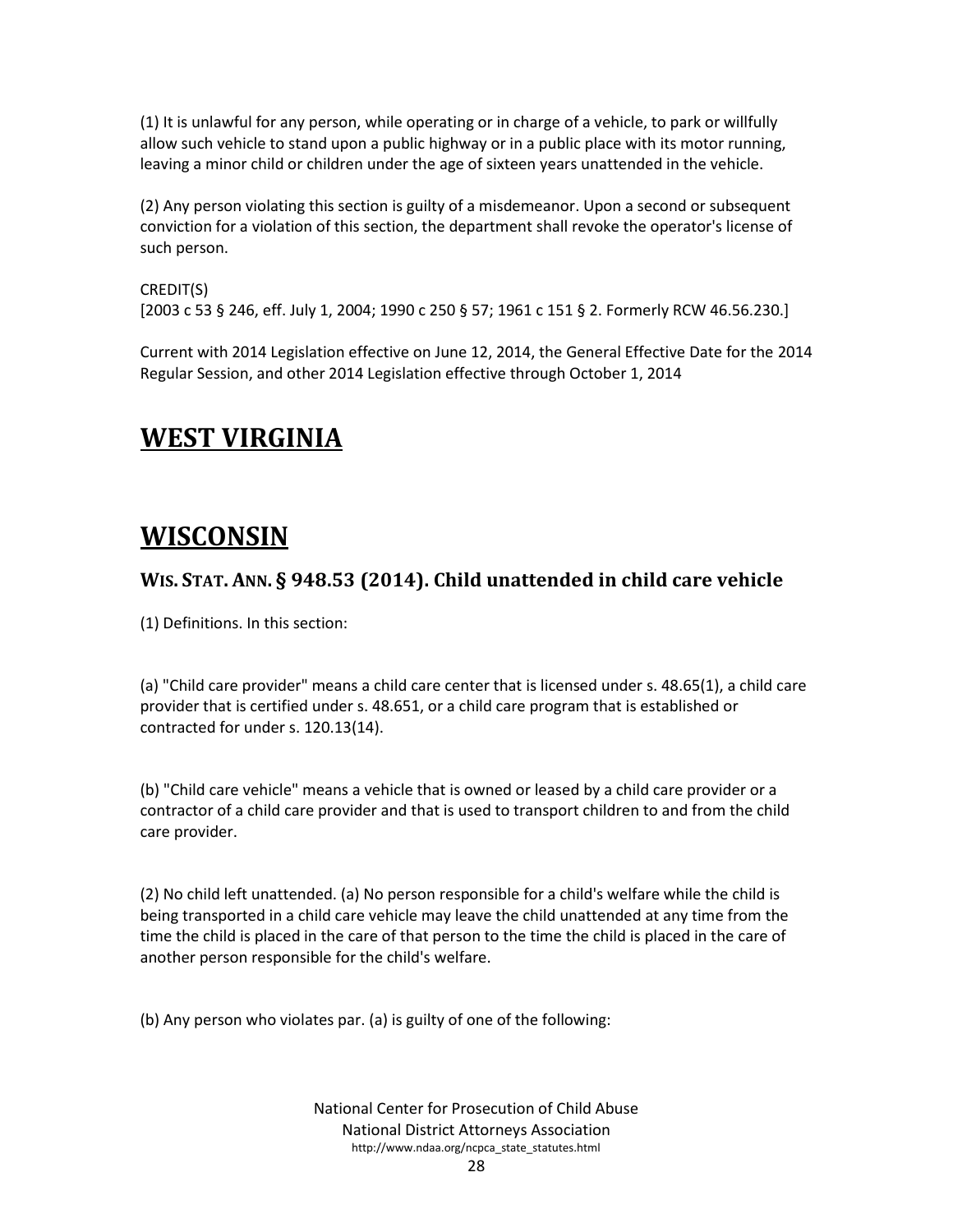- 1. A Class A misdemeanor .
- 2. A Class I felony if bodily harm is a consequence.
- 3. A Class H felony if great bodily harm is a consequence.
- 4. A Class G felony if death is a consequence.

CREDIT(S) 2009 Legislation: 2009 Act 185 amended subsec. (1)(a). 2007 Legislation: 2007 Act 80 renumbered and amended subsec. (2)(b) as (2)(b)(intro.) and 1. and created subsec. (2)(b)2. to 4.

<span id="page-28-0"></span>Current through 2013 Act 380, published 4/25/2014

## <span id="page-28-1"></span>**WYOMING**

# **FEDERAL LEGISLATION/ U.S. TERRITORIES**

### <span id="page-28-2"></span>**FEDERAL LEGISLATION**

#### <span id="page-28-3"></span>**Pub.L. 112-141, Div. C, Title I, § 31504, July 6, 2012, 126 Stat. 775, provided that:**

"(a) Safety research initiative.--The Secretary [Secretary of Transportation] may initiate research into effective ways to minimize the risk of hyperthermia or hypothermia to children or other unattended passengers in rear seating positions.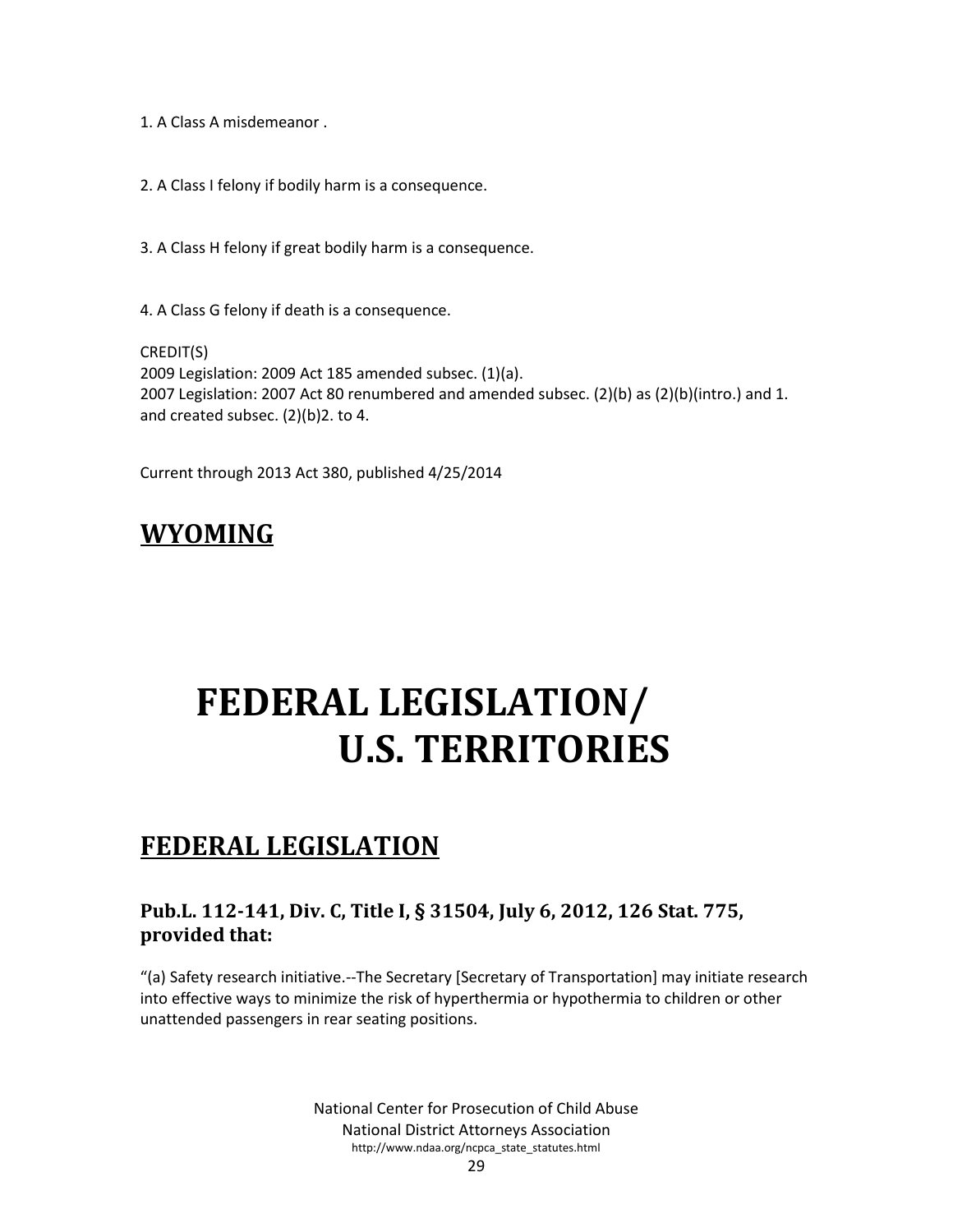"(b) Research areas.--In carrying out subsection (a), the Secretary [Secretary of Transportation] may conduct research into the potential viability of--

 $''(1)$  vehicle technology to provide an alert that a child or unattended passenger remains in a rear seating position after the vehicle motor is disengaged; or

"(2) public awareness campaigns to educate drivers on the risks of leaving a child or unattended passenger in a vehicle after the vehicle motor is disengaged; or

"(3) other ways to mitigate risk.

"(c) Coordination with other agencies.--The Secretary [Secretary of Transportation] may collaborate with other Federal agencies in conducting the research under this section." [Except as otherwise provided, Divisions A, B, C (other than amendments to 16 U.S.C.A. § 777c and 49 U.S.C.A. § 31104, and provisions set out as notes under 49 U.S.C.A. §§ 31100 and 31301), and E of Pub.L. 112-141, take effect on Oct. 1, 2012, see Pub.L. 112-141, § 3(a), set out as a note under 23 U.S.C.A. § 101.]

## <span id="page-29-0"></span>**AMERICAN SAMOA**

#### <span id="page-29-1"></span>**GUAM**

#### <span id="page-29-2"></span>**GUAM CODE ANN. TIT. 9, § 70.44.2 (2014). Leaving Children Unattended or Unsupervised in Motor Vehicles; Penalty; Authority of Law Enforcement Officer.**

(a) A parent, legal guardian, or other person, at least twelve (12) years of age, responsible for a child five (5) years of age or younger, may not leave such child unattended or unsupervised in a motor vehicle:

(1) For a period in excess of fifteen (15) minutes; or

(2) For any period of time if the motor of the vehicle is running or the health of the child is in danger.

(b) Any person who violates the provisions of Subsection (a)(1) commits a petty misdemeanor.